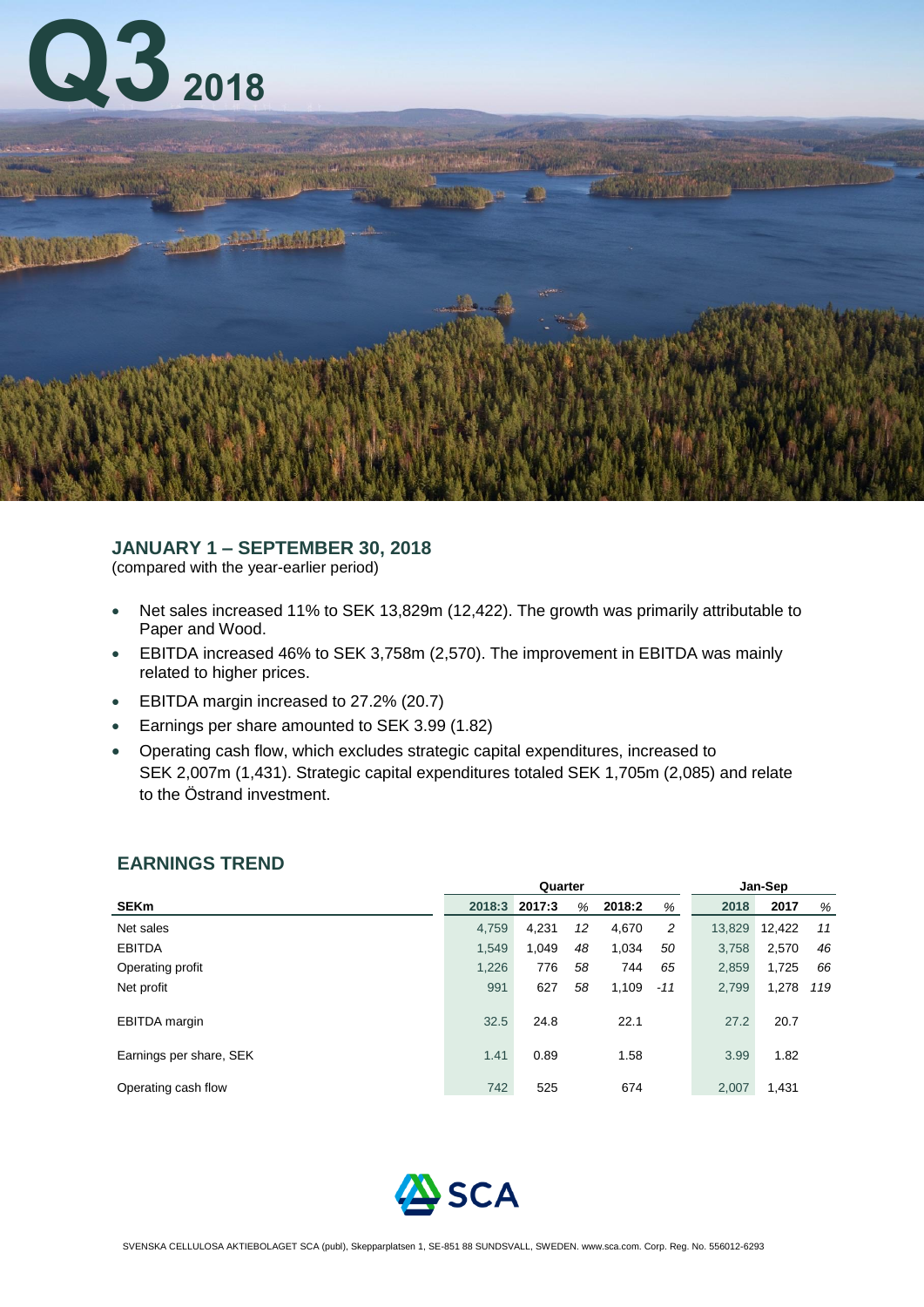## **COMMENTS ON THE FINANCIAL STATEMENTS**

The market trend in the quarter was stable with unchanged or increased prices in all of SCA's product areas. Earnings increased compared with the preceding quarter as well as the year-on-year quarter. The improvement in EBITDA came from Paper, Wood and Pulp.

The supply of wood to SCA's industries was stable. Deliveries of wood increased during the quarter due to the start-up of the expanded pulp mill. The price of timber and pulpwood increased slightly.

The consumption of solid-wood products remained favorable with slightly higher prices during the quarter. Inventories of solid-wood products are generally low.

The pulp market remained strong with high demand in all markets. The price of pulp increased slightly compared with the preceding quarter. The expanded Östrand pulp mill began operating in June and the ramp up has progressed as planned. Work is now focusing on gradually trimming the mill to reach full capacity and the highest quality.

The market trend for kraftliner was stable during the quarter with unchanged prices. For publication papers, capacity reductions among paper producers have created a better balance between supply and demand. Price increases were implemented during the quarter for both uncoated and coated paper.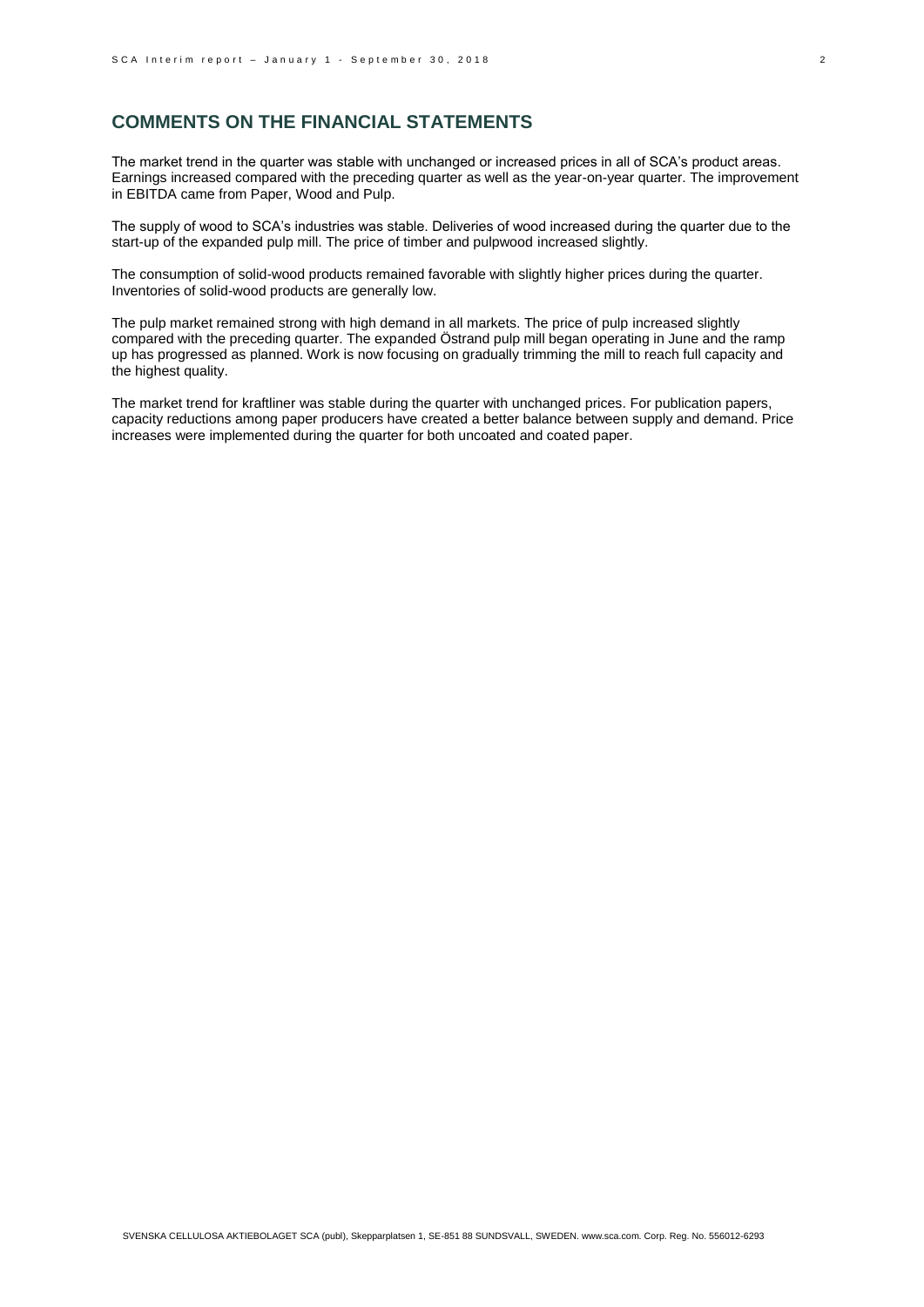$\overline{0}$ 500 1,000 1,500 2,000 2,500 3,000 3,500 4,000 4,500 5,000 2017:3 2017:4 2018:1 2018:2 2018:3 **Net sales** SEKm



## **GROUP**

## **SALES AND OPERATING PROFIT**

#### **January-September 2018 compared with January-September 2017**

Net sales amounted to SEK 13,829m (12,422), an increase of 11%, of which price/mix accounted for 13%, volume for -7% and currency for 5%. The growth was primarily attributable to Wood and Paper. Lower delivery volumes in Pulp due to the expansion stop in the second quarter 2018 had an adverse impact on net sales.

EBITDA increased 46% to SEK 3,758m (2,570), which corresponds to an EBITDA margin of 27.2% (20.7). The increase was mainly attributable to higher selling prices. Earnings were positively impacted by exchange rate effects, but adversely impacted by higher raw material costs and lower pulp volumes.

SCA's growing wind power business contributes with a steadily increasing lease income, which for the first nine months of 2018 amounted to SEK 32m. During the period a wind power project was sold to Green Investment Group, a specialized green energy investor. The project comprises 56 turbines, of which 22 are to be located on SCA's land. The sale of the project had a SEK 48m impact on earnings.

EBITDA was impacted by costs for the start-up of the expanded Östrand pulp mill: (i) expansion stop costs of SEK 236m (73); (ii) project costs of SEK 44m (78); (iii) higher direct costs of SEK 125m (0). Refer to page 5 for details.

Costs for planned maintenance stops in Paper had a negative impact of SEK 34m (97) on earnings.

Operating profit increased 66% to SEK 2,859m (1,725).

#### **1809 vs. 1709 2018:3 vs. 2017:3 2018:3 vs. 2018:2 Total 11 12 2** Price/mix 13 14 3 Volume -7 -9 -2 Currency 5 7 1

**Change in net sales (%)**

#### **July-September 2018 compared with July-September 2017**

Net sales for the third quarter grew by 12%, of which price/mix accounted for 14%, volume for -9% and currency for 7%, and amounted to SEK 4,759m (4,231). Sales growth was mainly related to higher prices in all segments, offset by lower delivery volumes in Pulp, Wood and Publication paper.

EBITDA amounted to SEK 1,549m (1,049), an increase of 48%. The increase was mainly attributable to higher selling prices and positive exchange rate effects. Higher raw material costs and lower delivery volumes had an adverse impact on earnings.

#### **Change in EBITDA (%)**

|               | 1809  | 2018:3 | 2018:3 |
|---------------|-------|--------|--------|
|               | VS.   | VS.    | VS.    |
|               | 1709  | 2017:3 | 2018:2 |
| <b>Total</b>  | 46    | 48     | 50     |
| Price/mix     | 67    | 62     | 14     |
| Volume        | -5    | -7     | -4     |
| Raw materials | $-17$ | -23    | $-11$  |
| Energy        | 1     | -1     | -3     |
| Currency      | 10    | 11     | 1      |
| Other         | -10   | 6      | 53     |

EBITDA was impacted by costs for the start-up of the expanded Östrand pulp mill: (i) expansion stop costs of SEK 0m (0); (ii) project costs of SEK 13m (28); (iii) higher direct costs of SEK 50m (0). Refer to page 5 for details.

Costs for planned maintenance stops in Paper were SEK 0m (16).

Operating profit increased 58% to SEK 1,226m (776).

#### **July-September 2018 compared with April-June 2018**

Net sales increased 2%, of which price/mix accounted for 3%, volume -2% and currency 1%. Net sales amounted to SEK 4,759m (4,670).

EBITDA increased 50% to SEK 1,549m (1,034). This increase was primarily attributable to higher selling prices and the start-up of the expanded Östrand pulp mill. Seasonally lower personnel costs due to the vacation period had a positive impact on earnings of approximately SEK 50m.

EBITDA was impacted by costs for the start-up of the expanded Östrand pulp mill: (i) expansion stop costs of SEK 0m (236); (ii) project costs of SEK 13m (15); (iii) higher direct costs of SEK 50m (50). Refer to page 5 for details.

Costs for planned maintenance stops in Paper were SEK 0m (34).

Operating profit increased 65% to SEK 1,226m (744).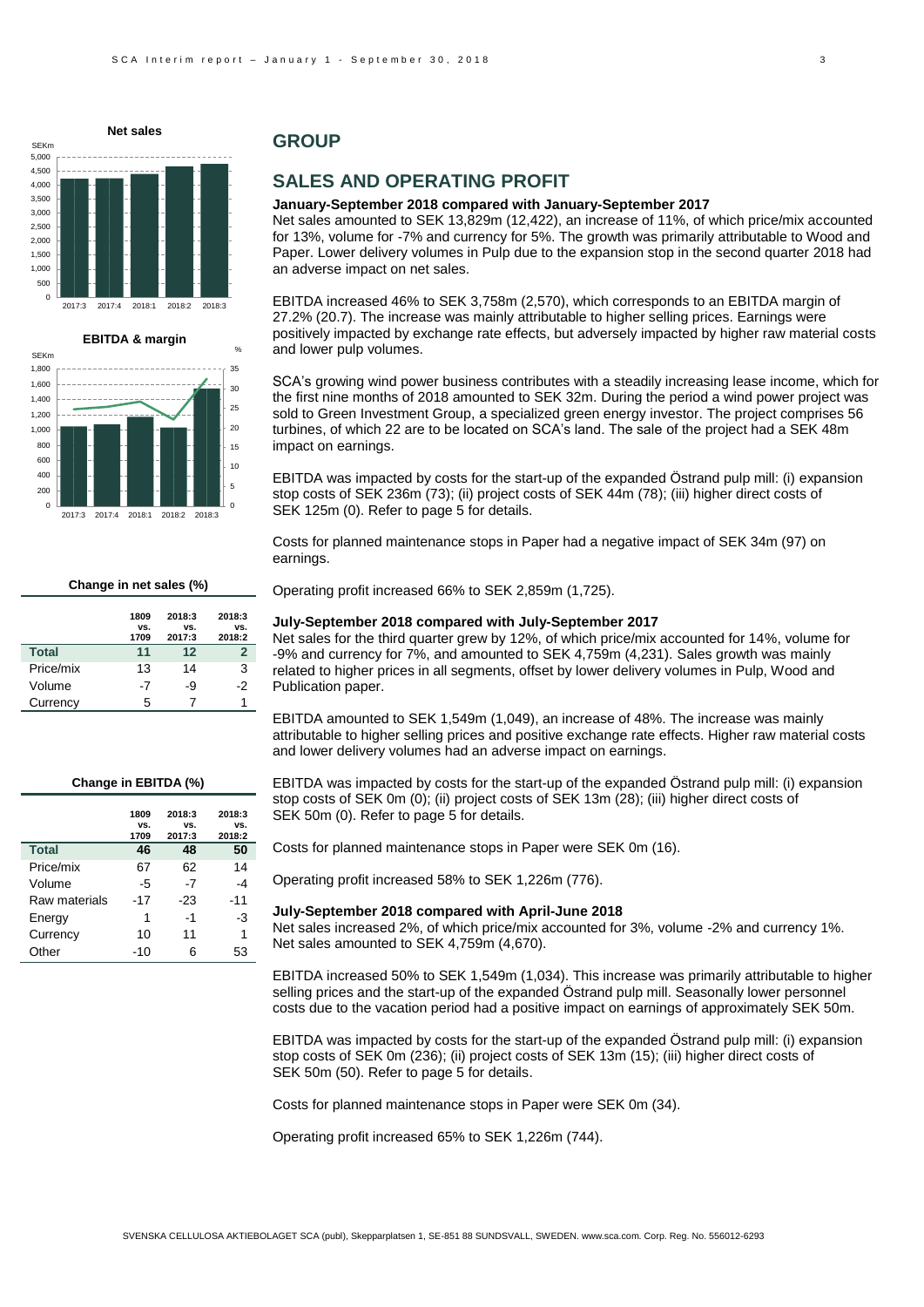0 200 400 600  $800$ 1,000 2017:3 2017:4 2018:1 2018:2 2018:3 **Operating cash flow** SEKm

### **CASH FLOW**

#### **January-September 2018 compared with January-September 2017**

The operating cash surplus amounted to SEK 3,192m (2,167). The cash flow effect of changes in working capital was SEK -626m (-239). Net current capital expenditures amounted to SEK 530m (418). Operating cash flow was SEK 2,007m (1,431). See page 21.

Strategic capital expenditures amounted to SEK 1,705m (2,085) and relate to the investment in increased capacity at the Östrand pulp mill, see page 5. Cash flow for the period was SEK -8m (706).

### **FINANCING**

At September 30, 2018, net debt totaled SEK 6,906m, a reduction during the quarter of SEK 442m.

At September 30, 2018, gross debt amounted to SEK 8,386m with an average maturity of 4.2 years. The loan structure consists of short-term commercial paper as well as long-term bonds and bilateral bank loans. Unutilized credit facilities amounted to SEK 8,000m. Cash and cash equivalents amounted to SEK 542m at the end of the period.

The debt/equity ratio was 0.18 at the end of the third quarter compared with 0.16 for the corresponding period in 2017.

In the January-September 2018 period, financial items totaled SEK -11m compared with SEK -86m in the year-earlier period.

### **TAX**

### **January-September 2018 compared with January-September 2017**

The Swedish Parliament has decided to reduce the corporate tax rate in two steps. In January 2019, tax will be reduced from 22.0% to 21.4%. In January 2021, tax will be further reduced from 21.4% to 20.6%. The reduction of the corporate tax rate resulted in a revaluation of deferred tax liabilities in 2018, resulting in a positive one-off item of SEK 543m in the second quarter of 2018. Tax, including the revaluation of deferred tax liabilities, amounted to SEK -49m. Tax, excluding the revaluation of deferred tax liabilities, amounted to SEK -593m (-361), corresponding to a tax rate of 20.8% (22.0).

### **EQUITY**

#### **January-September 2018**

Total equity increased by SEK 1,639m during the period, to SEK 38,392m at September 30, 2018. Equity increased due to comprehensive income for the period of SEK 2,731m, and decreased due to the dividend of SEK 1,054m. Other items reduced equity by SEK 38m.

## **CURRENCY EXPOSURE AND CURRENCY HEDGING**

Due to a high level of exports, SCA's operations are sensitive to currency fluctuations. About 80% of sales are priced in currencies other than SEK, primarily EUR, USD and GBP. Most purchasing is conducted in SEK, but some purchasing is carried out in foreign currencies.

The company has hedged about 70% of the expected net exposure from sales minus purchases in EUR until the end of the first quarter of 2019, as well as approximately 50% of the second and third quarters of 2019, at the average EUR/SEK exchange rate of 10.16. The company has hedged about 60% of the expected net exposure from sales minus purchases in USD until the end of the first quarter of 2019, as well as approximately 45% of the second and third quarters of 2019, at the average USD/SEK exchange rate of 8.40. All balance-sheet items in foreign currency are hedged, as well as decided and contracted expenses in foreign currency for investments in fixed assets.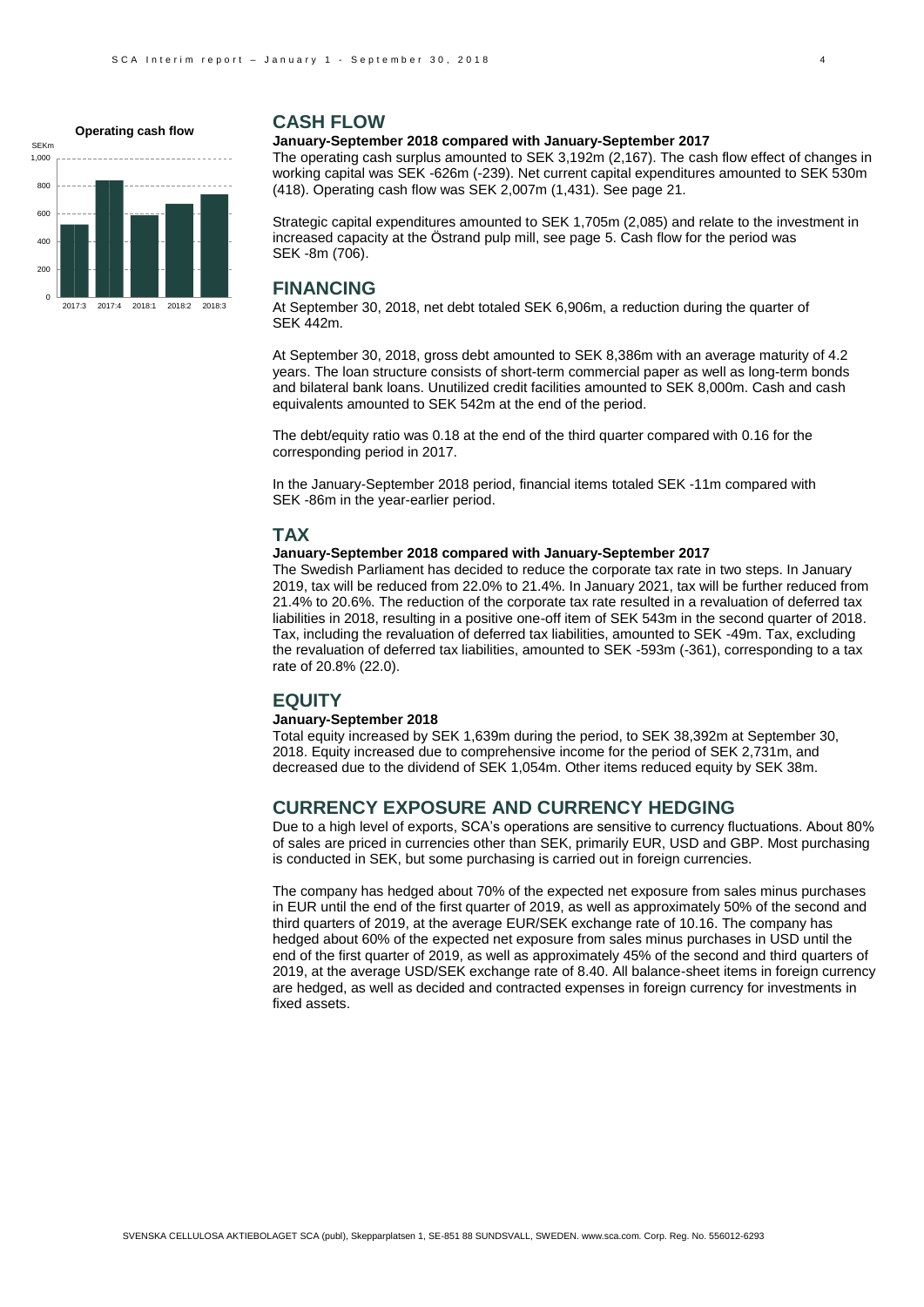### **PLANNED MAINTENANCE STOPS**

No maintenance stops were carried out in the third quarter of 2018.

The estimated effect of maintenance stops on earnings in 2018, calculated as the total of the direct cost of the maintenance and the effect from lower fixed cost coverage from reduced production during the stops, is shown in the table below.

|              |         |                     | <b>Actual</b> |                 |       |
|--------------|---------|---------------------|---------------|-----------------|-------|
| <b>SEKm</b>  | Q1 2017 | Q <sub>2</sub> 2017 | Q3 2017       | Q4 2017         | Total |
| Pulp         | 8       | 65                  | 0             | 58              | 131   |
| Paper        | 3       | 78                  | 16            | 25              | 122   |
| <b>Total</b> | 11      | 143                 | 16            | 83              | 253   |
|              |         |                     |               |                 |       |
|              |         | <b>Actual</b>       |               | <b>Forecast</b> |       |
| <b>SEKm</b>  | Q1 2018 | Q <sub>2</sub> 2018 | Q3 2018       | Q4 2018         | Total |

| <b>PENIL</b> | <b>ULL ZUID</b> | <b>UZZUIO</b> | <b>QUID</b> | <b>44 ZUIO</b> | ι υιαι |
|--------------|-----------------|---------------|-------------|----------------|--------|
| Pulp         |                 | 236           |             | 20             | 256    |
| Paper        |                 | 34            |             | 60             | 94     |
| Total        |                 | 270           |             | 80             | 350    |

### **INVESTMENT IN EXPANDED PULP CAPACITY AT ÖSTRAND**

In 2015, SCA decided to invest in increased pulp production capacity at the Östrand pulp mill. The annual production capacity of bleached kraft pulp is expected to increase from the current level of 430,000 tonnes to about 900,000 tonnes.

At the end of the third quarter of 2018, about SEK 7.1bn had been invested in Östrand, corresponding to about 90% of the total investment. Of the remaining 10%, about half is expected to impact the fourth quarter of 2018 and half 2019.

The expanded pulp mill was put into operation according to plan in June 2018 following the expansion stop that commenced in April 2018. For the full-year 2018, the production capacity for bleached kraft pulp is expected to reach approximately the same level as for the full-year 2017. The lost production volumes from the expansion stop will be offset by higher capacity following commissioning of the new plant.

### **Temporary project-related costs**

During the investment period project-related costs will impact earnings, in particular costs for additional wood handling, temporary staff increases to enable employee training and a higher rate of depreciation. For full-year 2017, project-related costs before tax amounted to approximately SEK 150m, of which depreciation accounted for about SEK 50m.

In 2018, project-related costs are expected to amount to approximately SEK 75m, of which about SEK 20m is attributable to depreciation. For the first nine months of 2018, project-related costs amounted to approximately SEK 62m, of which depreciation accounted for about SEK 18m. The remaining costs will impact the fourth quarter.

During the start-up period for the plant, direct costs for energy, chemicals, pulpwood and the share of B-grade pulp have been higher than normal. For 2018, these expenses are expected to impact earnings by between SEK 150m and SEK 175m. For the first quarter of 2018, these costs amounted to approximately SEK 25m, for the second quarter about SEK 50m, and for the third quarter about SEK 50m. The remaining costs will impact the fourth quarter.

Working capital will increase in connection with the expansion.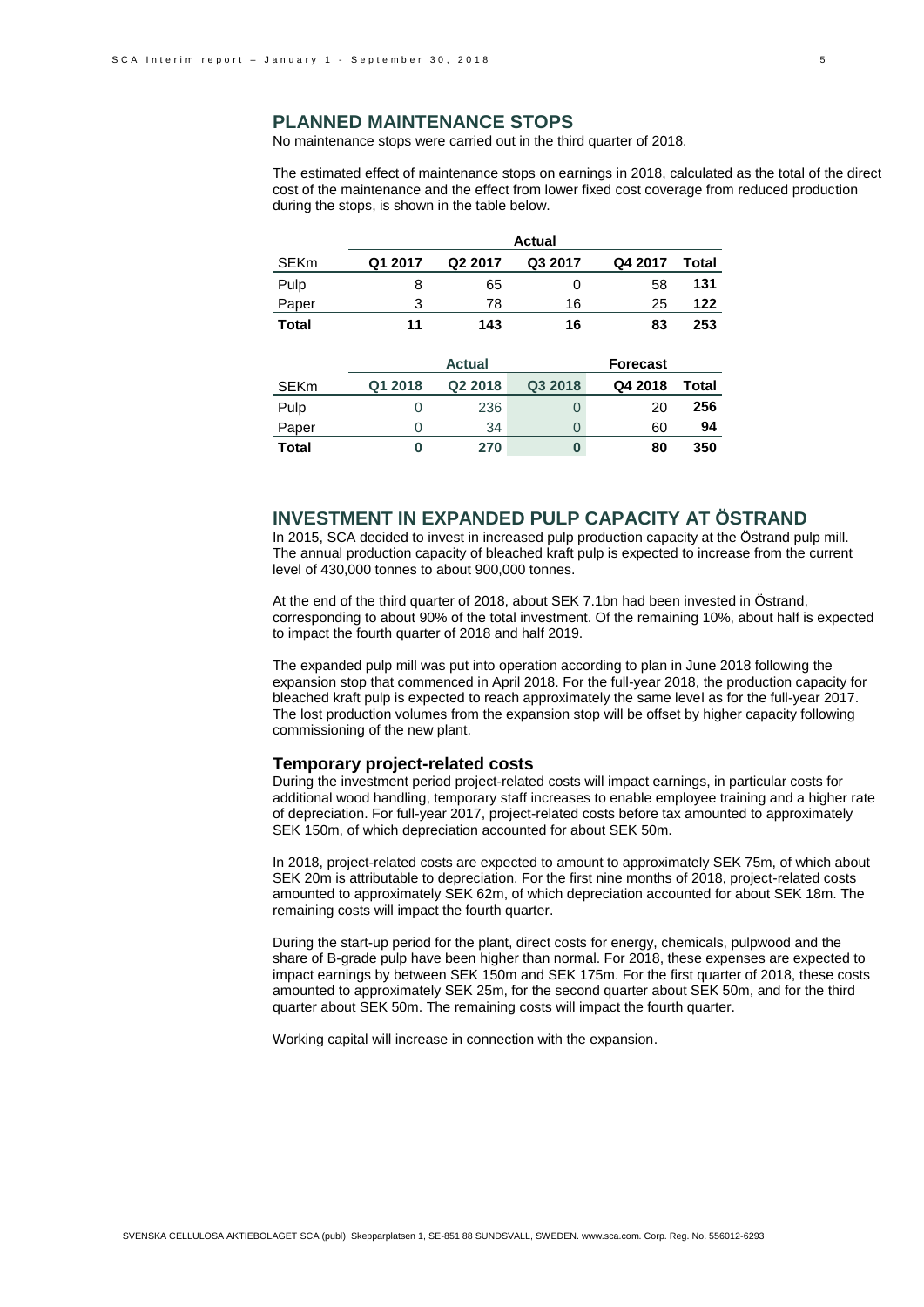# **Efficient production facility with double the capacity**

The project will double SCA's production capacity. Following the start-up curve, production capacity is expected to gradually increase until the end of 2019. 2020 is therefore expected to be the first year with full effect, corresponding to 900,000 tonnes. The Östrand mill also has a chemical thermomechanical pulp (CTMP) production capacity of 100,000 tonnes per year, which will remain unchanged after the investment.

At full capacity utilization, Östrand's cash costs are expected to decrease by about SEK 350 per tonne, mainly related to indirect costs. This places Östrand in the top quartile of the cost curve for the world's bleached softwood kraft pulp producers (NBSK).<sup>1</sup>

Depreciation is expected to increase by about SEK 300m per year. The higher rate of depreciation began at the end of the third quarter of 2018.

<sup>1</sup> Source: Pöyry, SCA's estimate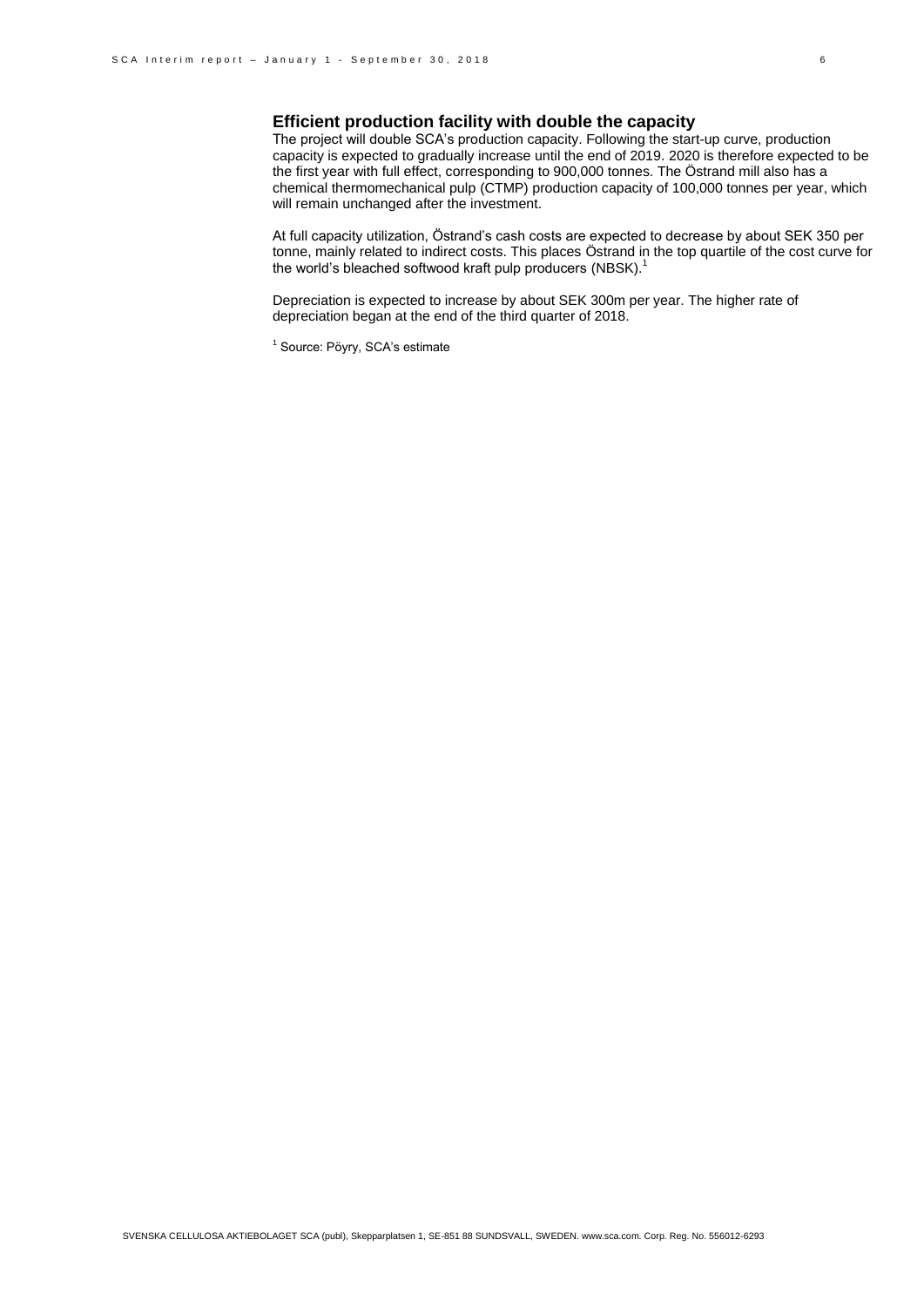

\* before elimination of intra-Group sales

**Share of EBITDA Jan-Sep 2018\*\*** 



\*\* share calculated of total EBITDA excluding central items





### **FOREST**

*SCA owns 2.6 million hectares of forest land, of which 2 million is productive, and supplies timber to SCA's forest industry operations (Wood, Pulp and Paper). Approximately the same amount of timber that is harvested in SCA's own forests is purchased from other forest owners. By-products are used in energy production.* 

|                                               | Quarter |        |      |        |       |       | Jan-Sep |      |  |
|-----------------------------------------------|---------|--------|------|--------|-------|-------|---------|------|--|
| <b>SEKm</b>                                   | 2018:3  | 2017:3 | %    | 2018:2 | %     | 2018  | 2017    | %    |  |
| Net sales                                     | 1,455   | 1.261  | 15   | 1,162  | 25    | 3.915 | 3,783   | - 3  |  |
| <b>EBITDA</b>                                 | 292     | 316    | -8   | 371    | $-21$ | 967   | 1,005   | $-4$ |  |
| Depreciation                                  | $-29$   | $-29$  | 0    | $-28$  | 4     | $-85$ | -84     | 1    |  |
| Operating profit                              | 263     | 288    | -9   | 343    | $-23$ | 882   | 921     | $-4$ |  |
| EBITDA margin, %                              | 20.1    | 25.1   |      | 32.0   |       | 24.7  | 26.6    |      |  |
| Operating margin, %                           | 18.1    | 22.9   |      | 29.5   |       | 22.5  | 24.4    |      |  |
| Return on capital employed, %                 | 3.8     | 4.3    |      | 5.1    |       | 4.4   | 4.6     |      |  |
| Harvesting of own forest, thousand $m3$ sub   | 922     | 964    | $-4$ | 1.414  | -35   | 3.031 | 2.981   | -2   |  |
| Revaluation of biological assets <sup>1</sup> | 197     | 181    | 9    | 92     | 114   | 515   | 515     | 0    |  |

Forest includes net sales from timber sourced from SCA's own forests, and from timber purchased from other forest owners, which is sold internally to SCA's forest industry operations. The pricing method is based on an average of Forest's externally sourced timber prices.

During the first nine months of the year, the volume of timber harvested from SCA-owned forest was 3.0 million  $m^3$  sub. The current planned rate of timber harvested in SCA-owned forest is approximately 4.3 million  $m^3$  sub per year.

#### **January-September 2018 compared with January-September 2017**

Net sales increased 3% to SEK 3,915m (3,783). This increase was primarily attributable to higher selling prices for both timber and pulpwood. During the period, Forest accumulated inventories to meet Östrand's rising pulpwood demand. Timber supply to the industries remained stable.

EBITDA declined 4% to SEK 967m (1,005), which was mainly related to slightly higher costs due to the dry summer conditions and slightly higher costs initially to meet Östrand's growing pulpwood demand.

#### **July-September 2018 compared with July-September 2017**

Net sales increased 15% to SEK 1,455m (1,261). This increase was primarily attributable to higher selling prices and higher delivery volumes to the expanded pulp mill.

EBITDA was SEK 292m (316), a reduction by 8%, which was mainly due to a lower share of timber deliveries from SCA-owned forest and slightly higher costs due to the dry summer conditions. Earnings were also affected by higher costs for externally sourced wood which, due to the application of an average price method for sales onwards to the industries, are not yet fully compensated by a higher income.

#### **July-September 2018 compared with April-June 2018**

Net sales increased 25% to SEK 1,455m (1,162). This increase was primarily attributable to higher delivery volumes.

EBITDA declined 21% to SEK 292m (371). The decrease was mainly related to a lower share of timber deliveries from SCA-owned forest which was offset by higher earnings from the revaluation of biological assets. Prices for timber and pulpwood increased slightly during the third quarter of 2018.

<sup>1</sup> The proportion of timber harvested from SCA-owned forest relative to deliveries from external suppliers varies between quarters. The expected change in value of the biological asset is distributed between the quarters in relation to seasonal variations in harvesting of SCA-owned forest. A higher share of harvesting from SCA-owned forest generally leads to a lower impact from the revaluation of biological assets.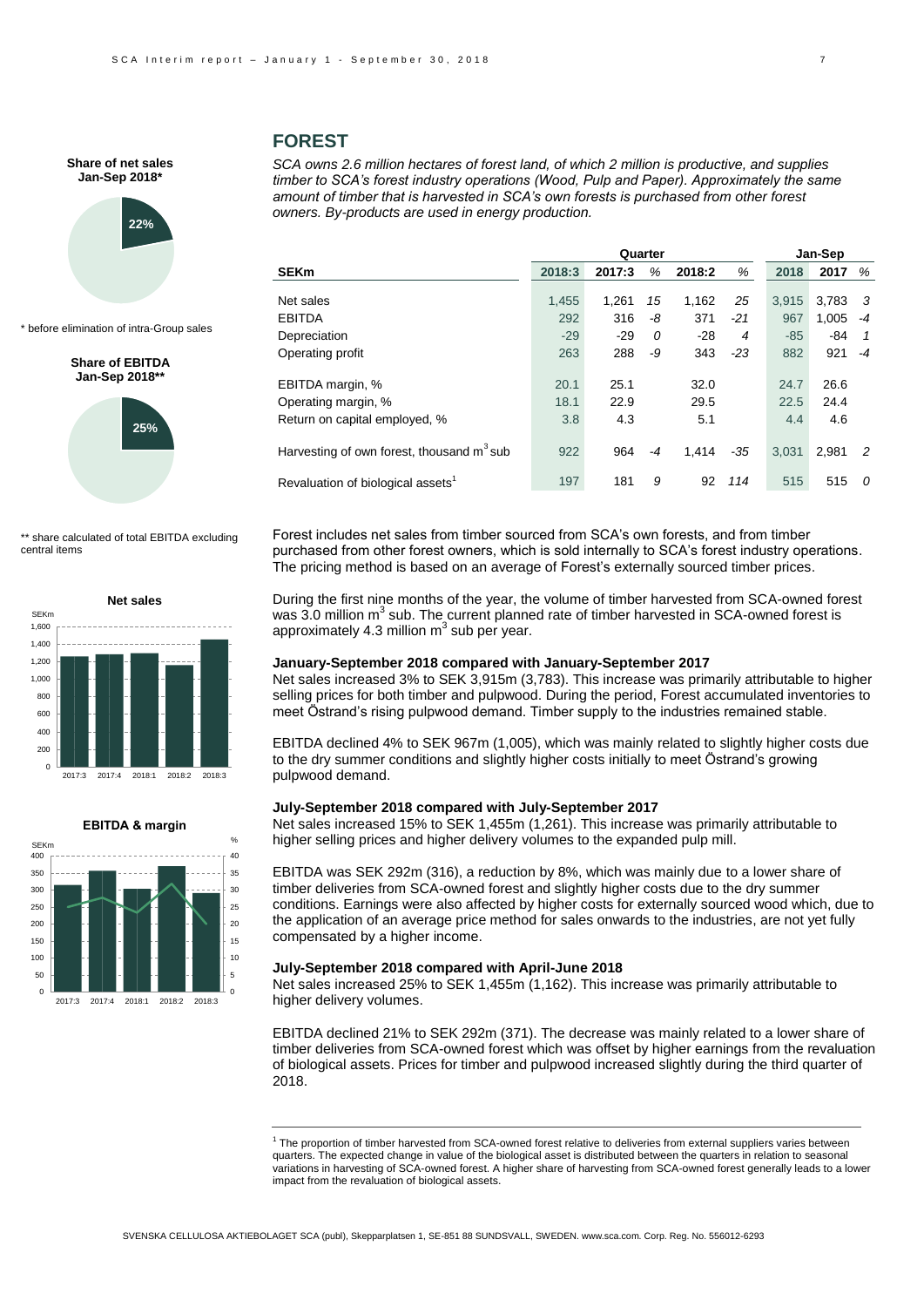

\*before elimination of intra-Group sales

#### **Share of EBITDA Jan-Sep 2018\*\***



\*\* share calculated of total EBITDA excluding central items





### **WOOD**

*The Wood segment comprises five sawmills in Sweden, wood processing units with planing mills in Sweden, the UK and France, as well as a distribution and wholesale business. All by-products from the sawmills are used; chips are used as raw material at pulp and paper mills, sawdust is used in SCA's pellet manufacturing and bark in SCA's energy production.* 

|                                                    |        |        | Jan-Sep |        |     |        |        |    |
|----------------------------------------------------|--------|--------|---------|--------|-----|--------|--------|----|
| <b>SEKm</b>                                        | 2018:3 | 2017:3 | %       | 2018:2 | %   | 2018   | 2017   | %  |
|                                                    |        |        |         |        |     |        |        |    |
| Net sales                                          | 1,712  | 1.567  | 9       | 1.846  | -7  | 5,060  | 4,568  | 11 |
| EBITDA                                             | 276    | 187    | 48      | 230    | 20  | 678    | 486    | 40 |
| Depreciation                                       | $-55$  | $-54$  | 2       | $-52$  | 6   | $-163$ | $-171$ | -5 |
| Operating profit                                   | 222    | 133    | 67      | 177    | 25  | 515    | 315    | 63 |
| EBITDA margin, %                                   | 16.1   | 11.9   |         | 12.5   |     | 13.4   | 10.6   |    |
| Operating margin, %                                | 13.0   | 8.5    |         | 9.6    |     | 10.2   | 6.9    |    |
| Return on capital employed, %                      | 27.4   | 18.9   |         | 22.2   |     | 21.4   | 14.9   |    |
| Deliveries, wood products, thousand m <sup>3</sup> | 626    | 687    | -9      | 697    | -10 | 1.930  | 1.993  | -3 |

#### **January-September 2018 compared with January-September 2017**

Net sales increased 11% to SEK 5,060m (4,568). This increase was primarily attributable to higher selling prices.

EBITDA improved 40% to SEK 678m (486). The increase was attributable to higher selling prices and positive exchange rate effects. Higher raw material costs had a negative impact on earnings.

#### **July-September 2018 compared with July-September 2017**

Net sales increased 9% to SEK 1,712m (1,567). The increase was attributable to higher selling prices and positive exchange rate effects, which was offset by lower delivery volumes.

EBITDA improved 48% to SEK 276m (187). The increase was mainly attributable to higher selling prices and positive exchange rate effects. Higher raw material costs and lower delivery volumes had a negative impact on earnings.

#### **July-September 2018 compared with April-June 2018**

Net sales declined 7% to SEK 1,712m (1,846). The decrease was primarily attributable to lower delivery volumes.

EBITDA improved 20% to SEK 276m (230). The increase was attributable to higher selling prices. Lower delivery volumes had an adverse impact on earnings.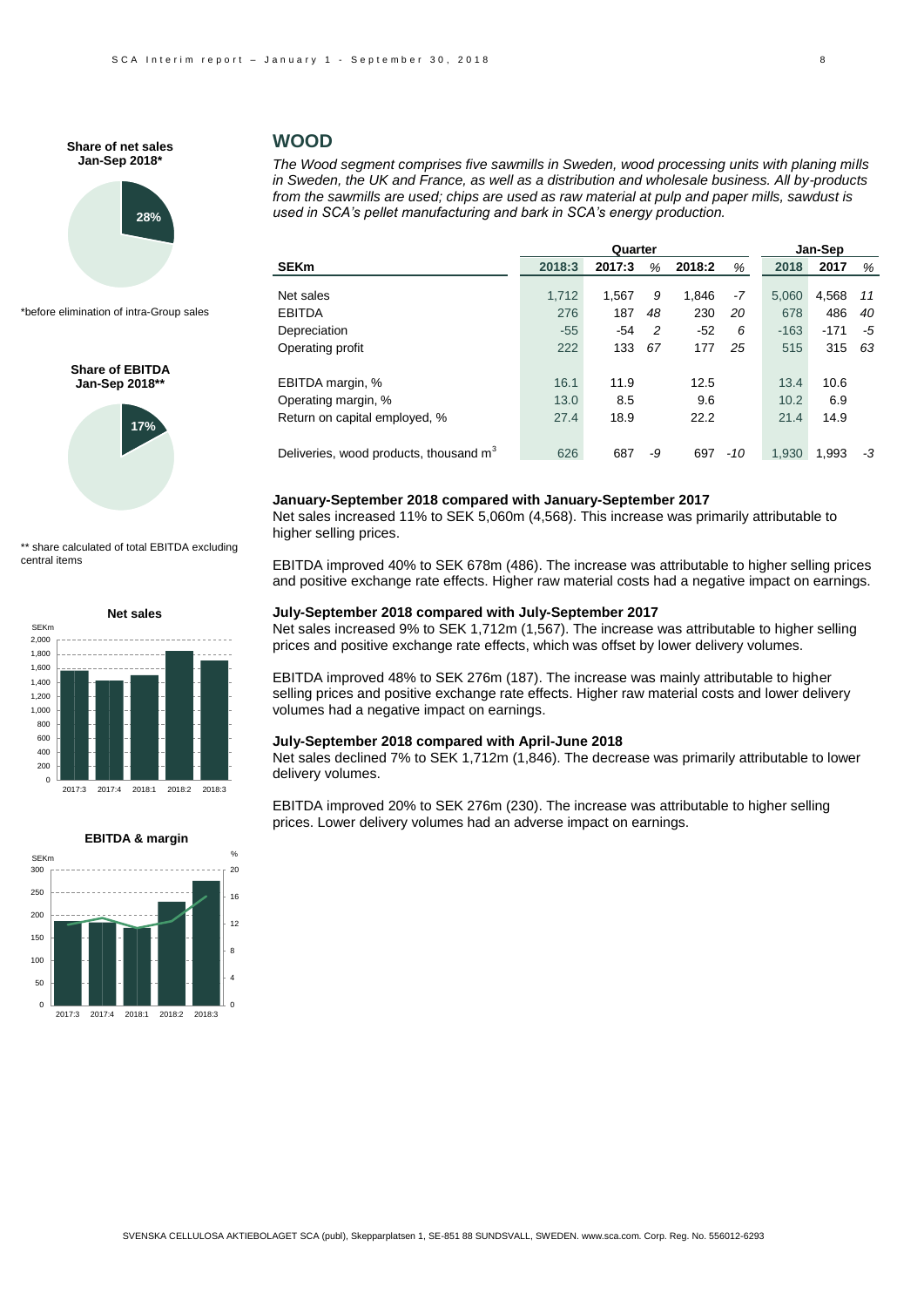

\*before elimination of intra-Group sales

**Share of EBITDA Jan-Sep 2018\*\*** 



\*\* share calculated of total EBITDA excluding central items





### **PULP**

*The Pulp segment comprises softwood kraft pulp and chemical thermomechanical pulp (CTMP). The pulp is produced at the Östrand pulp mill, where a major investment project to expand the production capacity is ongoing.*

|                                   |        |        | Quarter |         |                       | Jan-Sep |        |       |  |
|-----------------------------------|--------|--------|---------|---------|-----------------------|---------|--------|-------|--|
| <b>SEKm</b>                       | 2018:3 | 2017:3 | %       | 2018:2  | %                     | 2018    | 2017   | %     |  |
| Net sales                         | 743    | 644    | 15      | 485     | 53                    | 1.817   | 1,870  | -3    |  |
| <b>EBITDA</b>                     | 273    | 158    | 73      | $-112$  | $\tilde{\phantom{a}}$ | 339     | 333    | 2     |  |
| Depreciation                      | $-96$  | $-56$  | 71      | $-63$   | 52                    | $-224$  | $-184$ | 22    |  |
| Operating profit                  | 177    | 102    | 74      | $-175$  | $\tilde{\phantom{a}}$ | 115     | 149    | $-23$ |  |
| EBITDA margin, %                  | 36.7   | 24.5   |         | $-23.1$ |                       | 18.7    | 17.8   |       |  |
| Operating margin, %               | 23.8   | 15.8   |         | $-36.1$ |                       | 6.3     | 8.0    |       |  |
| Return on capital employed, %     | 8.4    | 6.6    |         | $-8.8$  |                       | 2.6     | 3.6    |       |  |
| Deliveries, pulp, thousand tonnes | 105    | 128    | -18     | 74      | 42                    | 280     | 370    | $-24$ |  |

The expanded pulp mill began operating in June and the ramp up has progressed as planned. Production during the third quarter was about 147,000 tonnes. Production exceeded deliveries in order to restore inventories to a normal level following the expansion stop. Work is now focused on gradually trimming the mill to reach full capacity and the highest quality.

#### **January-September 2018 compared with January-September 2017**

Net sales decreased by 3% to SEK 1,817m (1,870). The decrease was mainly related to lower deliveries as a result of the expansion stop in the second quarter of 2018. Higher prices had a positive effect on net sales.

EBITDA improved 2% to SEK 339m (333). EBITDA was impacted by costs for the start-up of the expanded Östrand pulp mill: (i) expansion stop costs of SEK 236m (73); (ii) project costs of SEK 44m (78); (iii) higher direct costs of SEK 125m (0). Refer to page 5 for details. Higher selling prices had a positive impact on earnings.

#### **July-September 2018 compared with July-September 2017**

Net sales increased by 15% to SEK 743m (644). The increase was mainly attributable to higher selling prices and positive exchange rate effects. Lower delivery volumes had an adverse impact on net sales.

EBITDA improved 73% to SEK 273m (158). EBITDA was impacted by costs for the start-up of the expanded Östrand pulp mill: (i) expansion stop costs of SEK 0m (0); (ii) project costs of SEK 13m (28); (iii) higher direct costs of SEK 50m (0). Refer to page 5 for details. Higher selling prices had a positive impact on earnings.

#### **July-September 2018 compared with April-June 2018**

Net sales increased by 53% to SEK 743m (485). This increase was primarily attributable to higher delivery volumes due to the start-up of the expanded pulp mill following the expansion stop in the second quarter.

EBITDA totaled SEK 273m (-112). EBITDA was impacted by costs for the start-up of the expanded Östrand pulp mill: (i) expansion stop costs of SEK 0m (236); (ii) project costs of SEK 13m (15); (iii) higher direct costs of SEK 50m (50). Refer to page 5 for details. Slightly higher selling prices had a positive impact on earnings.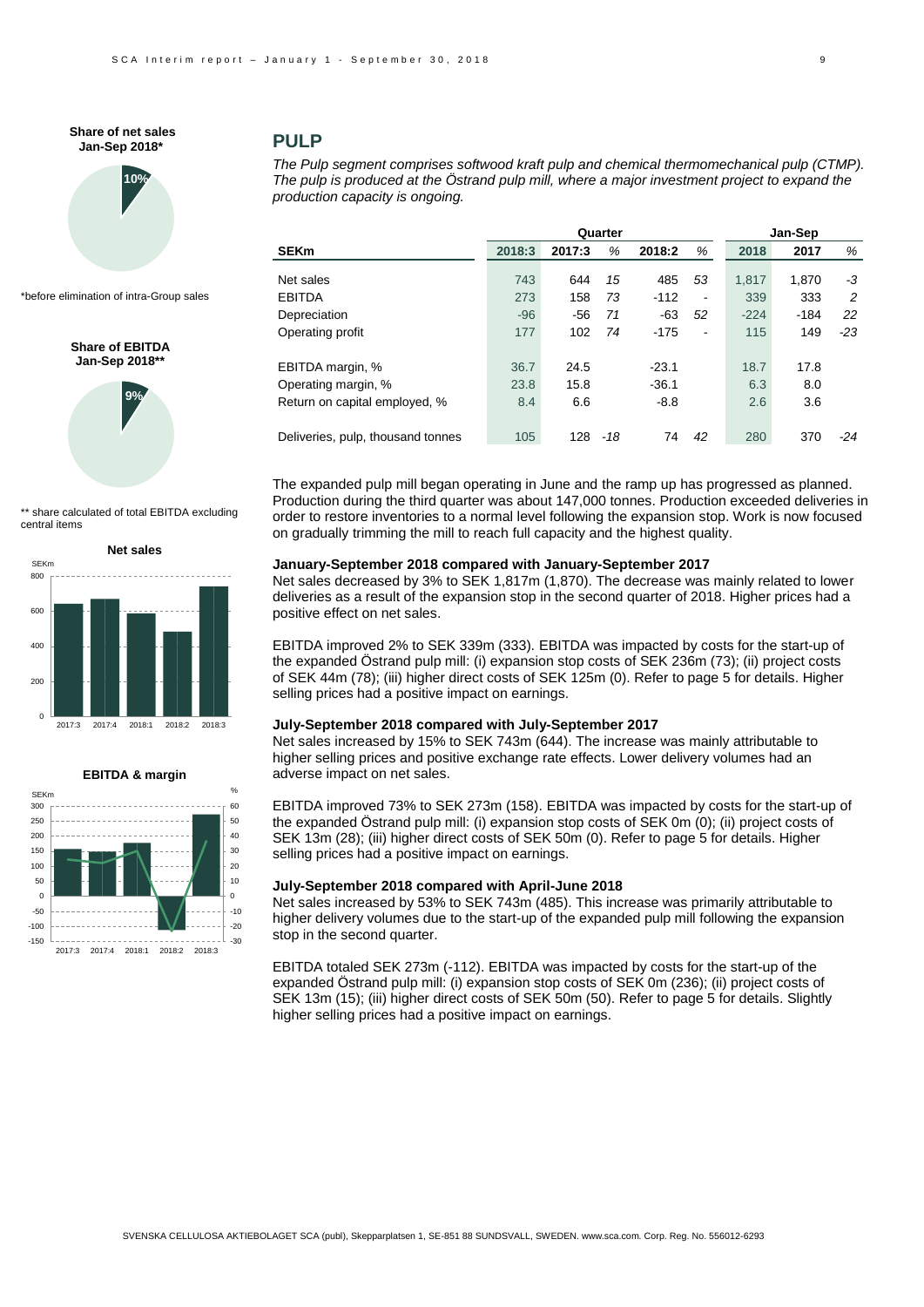

\*before elimination of intra-Group sales

### **Share of EBITDA Jan-Sep 2018\*\***



\*\* share calculated of total EBITDA excluding central items



#### **EBITDA & margin**



### **PAPER**

*The Paper segment comprises packaging paper (kraftliner) manufactured in Obbola and Munksund, and publication paper manufactured in Ortviken and used for magazines, catalogues and commercial print.*

|                                                                           |        |        | Quarter |        |      | Jan-Sep |        |     |  |
|---------------------------------------------------------------------------|--------|--------|---------|--------|------|---------|--------|-----|--|
| <b>SEKm</b>                                                               | 2018:3 | 2017:3 | %       | 2018:2 | %    | 2018    | 2017   | %   |  |
|                                                                           |        |        |         |        |      |         |        |     |  |
| Net sales                                                                 | 2.413  | 2.096  | 15      | 2.426  | -1   | 7.222   | 6.214  | 16  |  |
| EBITDA                                                                    | 728    | 439    | 66      | 618    | 18   | 1,932   | 998    | 94  |  |
| Depreciation                                                              | $-137$ | $-129$ | 6       | $-140$ | $-2$ | $-408$  | $-392$ | 4   |  |
| Operating profit                                                          | 592    | 308    | 92      | 477    | 24   | 1,524   | 605    | 152 |  |
| EBITDA margin, %                                                          | 30.2   | 20.9   |         | 25.5   |      | 26.7    | 16.1   |     |  |
| Operating margin, %                                                       | 24.5   | 14.7   |         | 19.7   |      | 21.1    | 9.7    |     |  |
| Return on capital employed, %                                             | 37.4   | 20.5   |         | 30.5   |      | 30.4    | 12.1   |     |  |
| Deliveries, kraftliner, thousand tonnes<br>Deliveries, publication paper, | 198    | 197    | 1       | 203    | $-2$ | 608     | 641    | -5  |  |
| thousand tonnes                                                           | 173    | 192    | $-10$   | 177    | -2   | 545     | 545    | 0   |  |

#### **January-September 2018 compared with January-September 2017**

Net sales increased 16% to SEK 7,222m (6,214). This increase was primarily attributable to higher selling prices for kraftliner and positive exchange rate effects. Lower delivery volumes for kraftliner had an adverse impact on net sales.

EBITDA improved 94% to SEK 1,932m (998). This increase was primarily attributable to higher selling prices for kraftliner and positive exchange rate effects. The cost of planned maintenance stops amounted to SEK 34m (97).

### **July-September 2018 compared with July-September 2017**

Net sales increased 15% to SEK 2,413m (2,096). This increase was primarily attributable to higher selling prices for kraftliner and positive exchange rate effects, which was offset by lower deliveries of publication paper.

EBITDA improved 66% to SEK 728m (439). This increase was primarily attributable to higher selling prices for kraftliner and positive exchange rate effects. Higher selling prices for publication paper also had a positive impact on earnings. Higher raw material costs had a negative impact on earnings. The cost of planned maintenance stops amounted to SEK 0m (16).

#### **July-September 2018 compared with April-June 2018**

Net sales were in line with the preceding quarter and amounted to SEK 2,413m (2,426). Slightly lower delivery volumes had an adverse impact on net sales, which was offset by higher selling prices for publication paper.

EBITDA improved 18% to SEK 728m (618). This increase was primarily attributable to higher selling prices for publication paper and seasonally lower personnel costs due to the vacation period. The cost of planned maintenance stops was SEK 0m (34).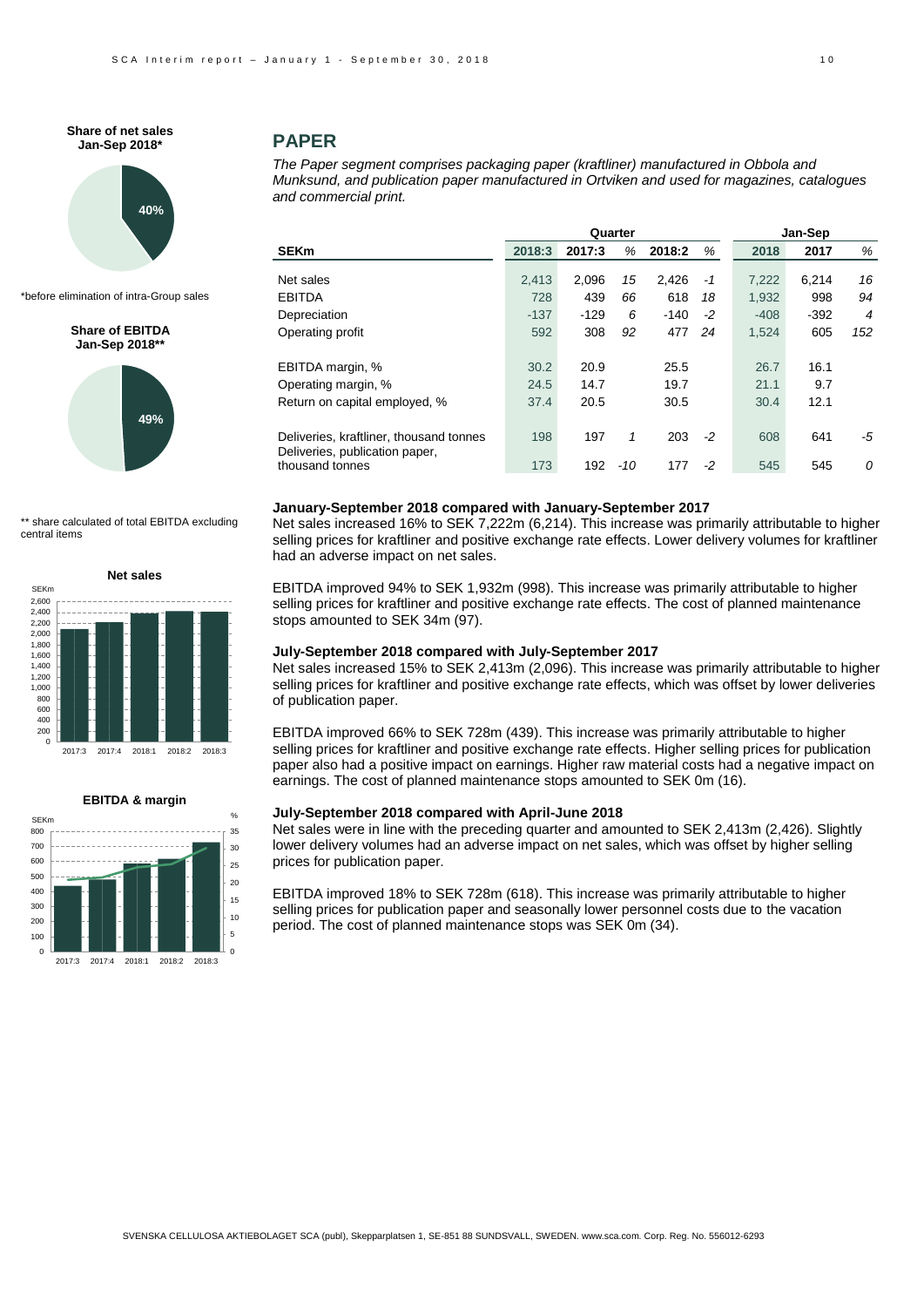### **SHARE DISTRIBUTION**

| <b>September 30, 2018</b>   | Class A    | <b>Class B</b> | Total       |
|-----------------------------|------------|----------------|-------------|
| Registered number of shares | 64.587.672 | 637,754,817    | 702,342,489 |

At the end of the period, the proportion of Class A shares was 9.2%. In the third quarter, 159 Class A shares were converted to Class B shares at the request of shareholders. The total number of votes in the company thereafter amounted to 1,283,631,537.

### **EVENTS AFTER THE QUARTER**

No significant events took place after the end of the quarter.

## **FUTURE REPORTS**

The year-end report will be published on January 30, 2019

# **INVITATION TO PRESS CONFERENCE ON INTERIM REPORT FOR THE THIRD QUARTER OF 2018**

Members of the media and analysts are hereby invited to attend a press conference where this interim report will be presented by the President and CEO, Ulf Larsson, and CFO, Toby Lawton.

Time: October 30, 2018 at 10:00 a.m.

Venue: Kreugersalen, Tändstickspalatset, Västra Trädgårdsgatan 15 in Stockholm, Sweden.

The press conference will be webcast live a[t www.sca.com.](http://www.sca.com/) It is also possible to participate by telephone by calling:

Sweden: +46 (0)8 5069 2180 UK: +44 (0)2071 928 000 USA: +1 631 510 7495

Specify "SCA" or the conference ID. 6159999.

Sundsvall, October 30, 2018

SVENSKA CELLULOSA AKTIEBOLAGET SCA (publ)

Ulf Larsson President and CEO

### **For further information, please contact**

Ulf Larsson, President and CEO, +46 (0)60 19 46 46

Toby Lawton, CFO, +46 (0)60 19 31 09

Björn Lyngfelt, Senior Vice President, Group Communications, +46 (0)60 19 34 98 Andreas Ewertz, Investor Relations Director, +46 (0)60 19 31 97

#### **Please note**:

This is information that SCA is obliged to make public pursuant to the EU Market Abuse Regulation and the Securities Markets Act. This report has been prepared in both Swedish and English versions. In case of variations in the content between the two versions, the Swedish version shall govern. The information was submitted for publication, through the agency of the contact person set out below, on October 30, 2018 at 08:00 a.m. CET. The report has not been reviewed by the company's auditors.

Björn Lyngfelt, Senior Vice President, Group Communications, +46 (0)60 19 34 98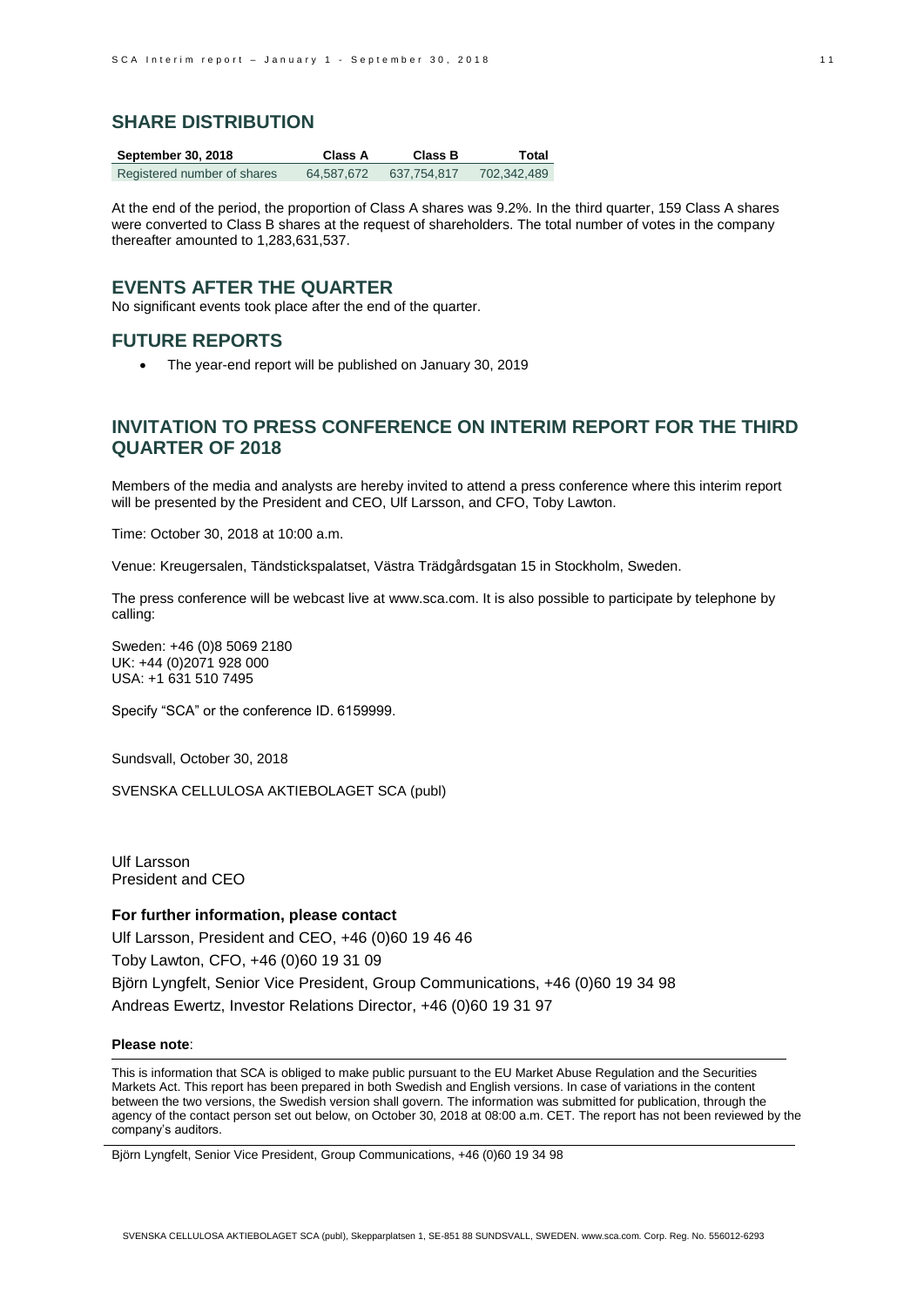# **CONSOLIDATED STATEMENT OF PROFIT OR LOSS**

|                                                             |                | Quarter  |              |          |       | Jan-Sep        |           |    |  |
|-------------------------------------------------------------|----------------|----------|--------------|----------|-------|----------------|-----------|----|--|
| <b>SEKm</b>                                                 | 2018:3         | 2017:3   | %            | 2018:2   | %     | 2018           | 2017      | %  |  |
| Net sales                                                   | 4,759          | 4,231    | 12           | 4,670    | 2     | 13,829         | 12,422    | 11 |  |
| Other income                                                | 372            | 365      | 2            | 419      | $-11$ | 1,333          | 1,167     | 14 |  |
| Change in inventories                                       | 289            | $-143$   |              | 11       |       | 352            | $-247$    |    |  |
| Change in value in biological assets                        | 197            | 181      | 9            | 92       | 114   | 515            | 515       | 0  |  |
| Raw materials and consumables                               | $-1,800$       | $-1,394$ | 29           | $-1,624$ | 11    | $-5,078$       | $-4,320$  | 18 |  |
| Personnel costs                                             | $-696$         | -635     | 10           | $-786$   | $-11$ | $-2,214$       | $-2,002$  | 11 |  |
| Other external costs                                        | $-1,573$       | $-1,555$ | $\mathbf{1}$ | $-1,748$ | $-10$ | $-4,981$       | $-4,852$  | 3  |  |
| Share of profits of associates                              | $\mathbf 0$    | 0        |              | 0        |       | $\mathbf{1}$   | 0         |    |  |
| Items affecting comparability                               | $\mathbf 0$    | 0        |              | 0        |       | $\mathbf 0$    | $-113$    |    |  |
| <b>EBITDA</b>                                               | 1,549          | 1,049    | 48           | 1,034    | 50    | 3,758          | 2,570     | 46 |  |
| Depreciation                                                | $-323$         | $-273$   | 18           | -290     | 11    | $-899$         | -845      | 6  |  |
| <b>Operating profit</b>                                     | 1,226          | 776      | 58           | 744      | 65    | 2,859          | 1,725     | 66 |  |
| <b>Financial items</b>                                      | -8             | $-11$    |              | -4       |       | $-11$          | -86       |    |  |
| <b>Profit before tax</b>                                    | 1,218          | 765      | 59           | 740      | 65    | 2,848          | 1,639     | 74 |  |
| Tax                                                         | $-227$         | $-138$   |              | 369      |       | $-49$          | $-361$    |    |  |
| Net profit for the period from continuing operations        | 991            | 627 58   |              | 1,109    | $-11$ | 2,799          | 1,278 119 |    |  |
| Net profit for the period, discontinued operations          | $\mathbf 0$    | 0        |              | 0        |       | $\overline{0}$ | 140,281   |    |  |
| Net profit for the period from continuing and discontinued  |                |          |              |          |       |                |           |    |  |
| operations                                                  | 991            | 627      |              | 1,109    |       | 2,799          | 141,559   |    |  |
| Earnings attributable to:                                   |                |          |              |          |       |                |           |    |  |
|                                                             |                |          |              |          |       |                |           |    |  |
| Owners of the parent                                        |                |          |              |          |       |                |           |    |  |
| Profit from continuing operations                           | 991            | 627      |              | 1,109    |       | 2,799          | 1,278     |    |  |
| Profit from discontinued operations                         | $\overline{0}$ | 0        |              | 0        |       | $\overline{0}$ | 139,955   |    |  |
|                                                             |                |          |              |          |       |                |           |    |  |
| Net profit from continuing and discontinued operations      | 991            | 627      |              | 1,109    |       | 2,799          | 141,233   |    |  |
| <b>Non-controlling interests</b>                            |                |          |              |          |       |                |           |    |  |
| Profit from continuing operations                           | $\mathbf 0$    | 0        |              | 0        |       | $\mathbf 0$    | 0         |    |  |
| Profit from discontinued operations                         | $\overline{0}$ | 0        |              | 0        |       | $\overline{0}$ | 326       |    |  |
|                                                             |                |          |              |          |       |                |           |    |  |
| Profit from continuing and discontinued operations          | $\bf{0}$       | 0        |              | 0        |       | $\bf{0}$       | 326       |    |  |
|                                                             |                |          |              |          |       |                |           |    |  |
| Average no. of shares, millions <sup>1</sup>                | 702.3          | 702.3    |              | 702.3    |       | 702.3          | 702.3     |    |  |
| Earnings per share SEK – continuing operations <sup>1</sup> | 1.41           | 0.89     |              | 1.58     |       | 3.99           | 1.82      |    |  |
| Earnings per share SEK - total company <sup>1</sup>         | 1.41           | 0.89     |              | 1.58     |       | 3.99           | 201.09    |    |  |
|                                                             |                |          |              |          |       |                |           |    |  |
| <sup>1</sup> There are no dilution effects                  |                |          |              |          |       |                |           |    |  |
| <b>Percent</b>                                              | 2018:3         | 2017:3   |              | 2018:2   |       | 1809           | 1709      |    |  |
| EBITDA margin                                               | 32.5           | 24.8     |              | 22.1     |       | 27.2           | 20.7      |    |  |
| Operating margin                                            | 25.8           | 18.3     |              | 15.9     |       | 20.7           | 13.9      |    |  |
| Net margin                                                  | 20.8           | 14.8     |              | 23.7     |       | 20.2           | 10.3      |    |  |
|                                                             |                |          |              |          |       |                |           |    |  |
| Adjusted EBITDA margin                                      | 32.5           | 24.8     |              | 22.1     |       | 27.2           | 21.6      |    |  |
| Adjusted operating margin                                   | 25.8           | 18.3     |              | 15.9     |       | 20.7           | 14.8      |    |  |
|                                                             |                |          |              |          |       |                |           |    |  |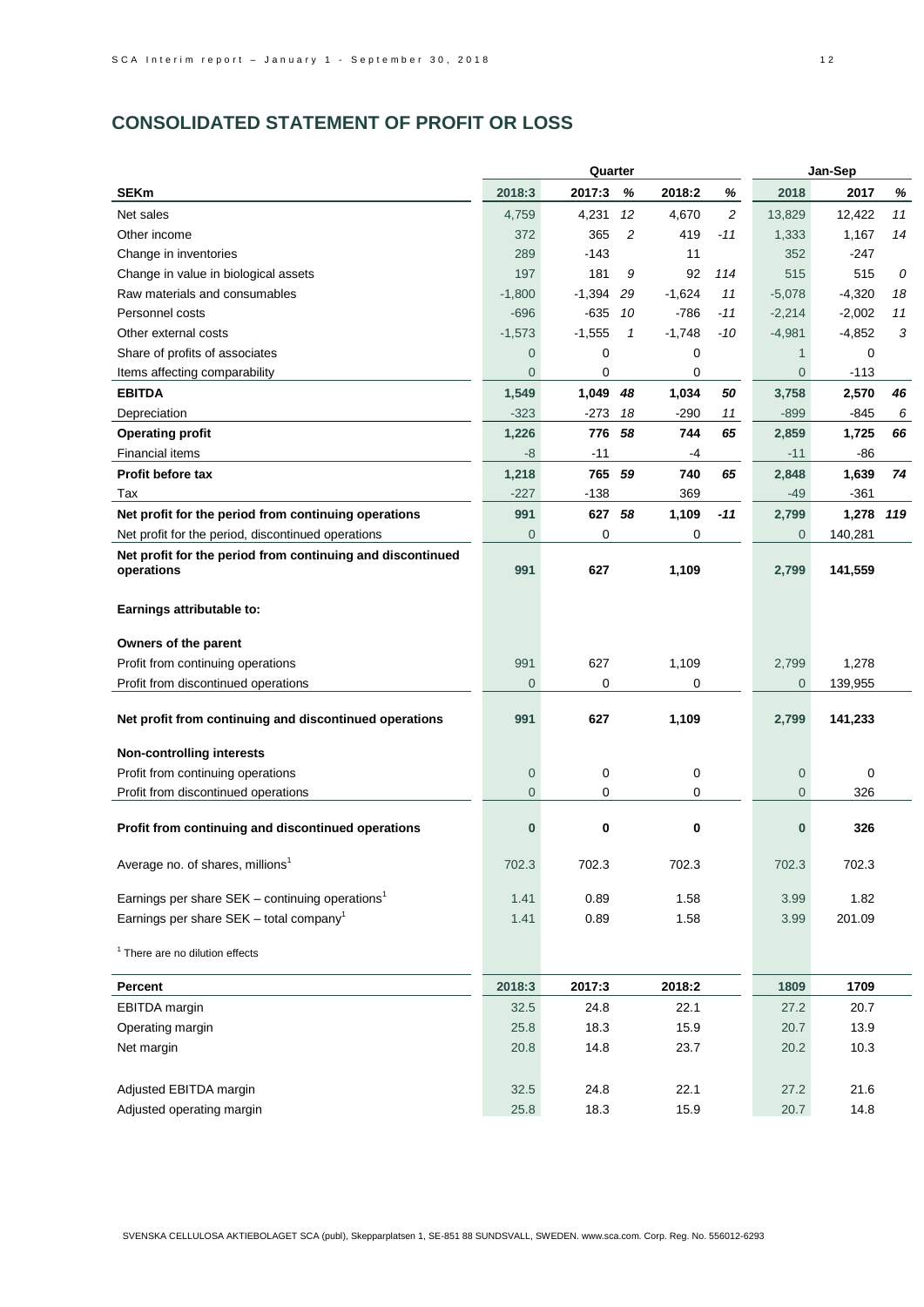# **CONSOLIDATED STATEMENT OF COMPREHENSIVE INCOME**

|                                                                                     |                | Quarter     |          | Jan-Sep        |         |  |
|-------------------------------------------------------------------------------------|----------------|-------------|----------|----------------|---------|--|
| <b>SEKm</b>                                                                         | 2018:3         | 2017:3      | 2018:2   | 2018           | 2017    |  |
| Net profit for the period, continuing operations                                    | 991            | 627         | 1,109    | 2,799          | 1,278   |  |
| Net profit for the period, discontinued operations                                  | $\overline{0}$ | $\mathbf 0$ | $\Omega$ | $\overline{0}$ | 140,281 |  |
| Profit for the period                                                               | 991            | 627         | 1,109    | 2,799          | 141,559 |  |
| Other comprehensive income for the period                                           |                |             |          |                |         |  |
| Items that may not be reclassified to the income statement                          |                |             |          |                |         |  |
| Revaluation of defined benefit pension plans                                        | 286            | $-137$      | $-264$   | $-137$         | 300     |  |
| Income tax attributable to components of other comprehensive income                 | $-59$          | 30          | 60       | 36             | -67     |  |
| <b>Total continuing operations</b>                                                  | 227            | $-107$      | $-204$   | $-101$         | 233     |  |
| Total discontinued operations                                                       | $\Omega$       | $\Omega$    | $\Omega$ | $\Omega$       | 630     |  |
| <b>Total</b>                                                                        | 227            | $-107$      | $-204$   | $-101$         | 863     |  |
| Items that have been or may be reclassified subsequently to the<br>income statement |                |             |          |                |         |  |
| Available-for-sale financial assets                                                 | $\Omega$       | 1           | 0        | $\overline{0}$ | 2       |  |
| Cash flow hedges                                                                    | 54             | 21          | 48       | 5              | $-25$   |  |
| Translation differences in foreign operations                                       | $-7$           | $-17$       | -20      | 19             | $-19$   |  |
| Gains/losses from hedges of net investments in foreign operations                   | $\overline{0}$ | 0           | 0        | $\overline{0}$ | 0       |  |
| Income tax attributable to components of other comprehensive income                 | $-4$           | -97         | -9       | 9              | -87     |  |
| <b>Total continuing operations</b>                                                  | 43             | -92         | 19       | 33             | $-129$  |  |
| Total discontinued operations                                                       | $\overline{0}$ | $\mathbf 0$ | $\Omega$ | $\mathbf 0$    | -688    |  |
| Total                                                                               | 43             | -92         | 19       | 33             | -817    |  |
| Other comprehensive income for the period, net of tax                               |                |             |          |                |         |  |
| <b>Total continuing operations</b>                                                  | 270            | -199        | -185     | $-68$          | 104     |  |
| Total discontinued operations                                                       | $\overline{0}$ | 0           | 0        | $\overline{0}$ | $-58$   |  |
| <b>Total</b>                                                                        | 270            | $-199$      | -185     | $-68$          | 46      |  |
| Total comprehensive income for the period                                           |                |             |          |                |         |  |
| <b>Total continuing operations</b>                                                  | 1,261          | 428         | 924      | 2,731          | 1,382   |  |
| Total discontinued operations                                                       | $\Omega$       | 0           | 0        | $\overline{0}$ | 140,223 |  |
| <b>Total</b>                                                                        | 1,261          | 428         | 924      | 2,731          | 141,605 |  |
| Total comprehensive income attributable to:                                         |                |             |          |                |         |  |
| Owners of the parent                                                                | 1,261          | 428         | 924      | 2,731          | 141,437 |  |
| Non-controlling interests                                                           | $\Omega$       | 0           | $\Omega$ | $\Omega$       | 168     |  |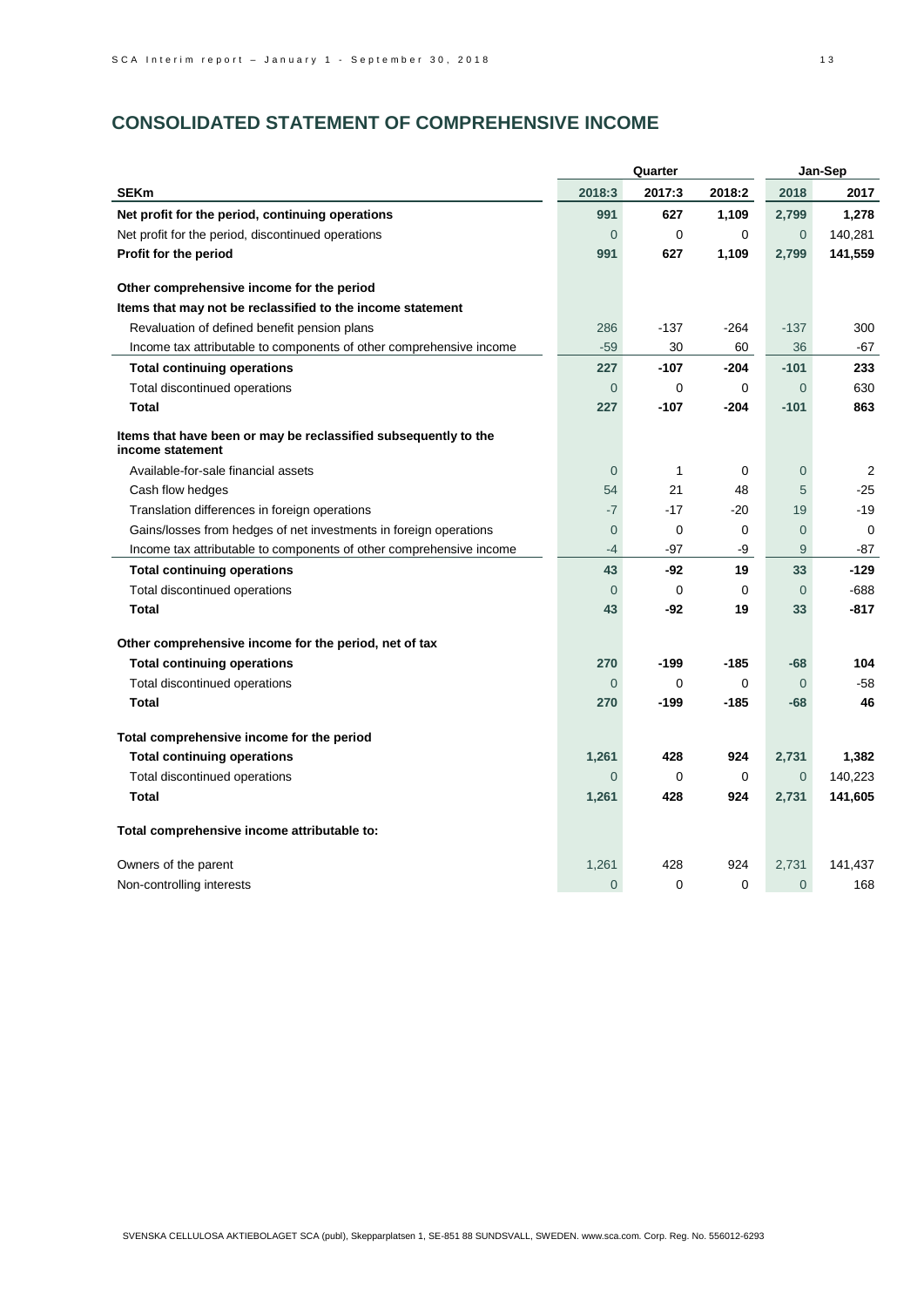# **CONDENSED CONSOLIDATED BALANCE SHEET**

| <b>SEKm</b>                                | <b>September 30, 2018</b> | December 31, 2017 |
|--------------------------------------------|---------------------------|-------------------|
| <b>ASSETS</b>                              |                           |                   |
| <b>Non-current assets</b>                  |                           |                   |
| Goodwill and other intangible assets       | 97                        | 94                |
| Buildings, land, machinery and equipment   | 18,305                    | 17,104            |
| <b>Biological assets</b>                   | 31,901                    | 31,386            |
| Other non-current assets                   | 1,056                     | 1,123             |
| <b>Total non-current assets</b>            | 51,359                    | 49,707            |
| <b>Current assets</b>                      |                           |                   |
| Inventories                                | 3,874                     | 3,460             |
| Trade receivables                          | 2,901                     | 2,299             |
| Other current receivables                  | 829                       | 707               |
| Cash and cash equivalents                  | 542                       | 538               |
| <b>Total current assets</b>                | 8,146                     | 7,004             |
| <b>Total assets</b>                        | 59,505                    | 56,711            |
| <b>EQUITY AND LIABILITIES</b>              |                           |                   |
| <b>Equity</b>                              |                           |                   |
| Owners of the parent                       |                           |                   |
| Share capital                              | 2,350                     | 2,350             |
| Share premium                              | 6,830                     | 6,830             |
| Reserves                                   | $-186$                    | $-219$            |
| Retained earnings                          | 29,395                    | 27,790            |
| <b>Non-controlling interests</b>           | $\overline{2}$            | 2                 |
| <b>Total equity</b>                        | 38,391                    | 36,753            |
| <b>Non-current liabilities</b>             |                           |                   |
| Non-current financial liabilities          | 4,268                     | 3,675             |
| Provisions for pensions                    | 419                       | 366               |
| Deferred tax liabilities                   | 8,130                     | 8,381             |
| Other non-current liabilities & provisions | 122                       | 116               |
| <b>Total non-current liabilities</b>       | 12,939                    | 12,538            |
| <b>Current liabilities</b>                 |                           |                   |
| <b>Current financial liabilities</b>       | 3,699                     | 3,502             |
| Trade payables                             | 3,007                     | 2,900             |
| Other current liabilities                  | 1,469                     | 1,018             |
| <b>Total current liabilities</b>           | 8,175                     | 7,420             |
| <b>Total liabilities</b>                   | 21,114                    | 19,958            |
| <b>Total liabilities and equity</b>        | 59,505                    | 56,711            |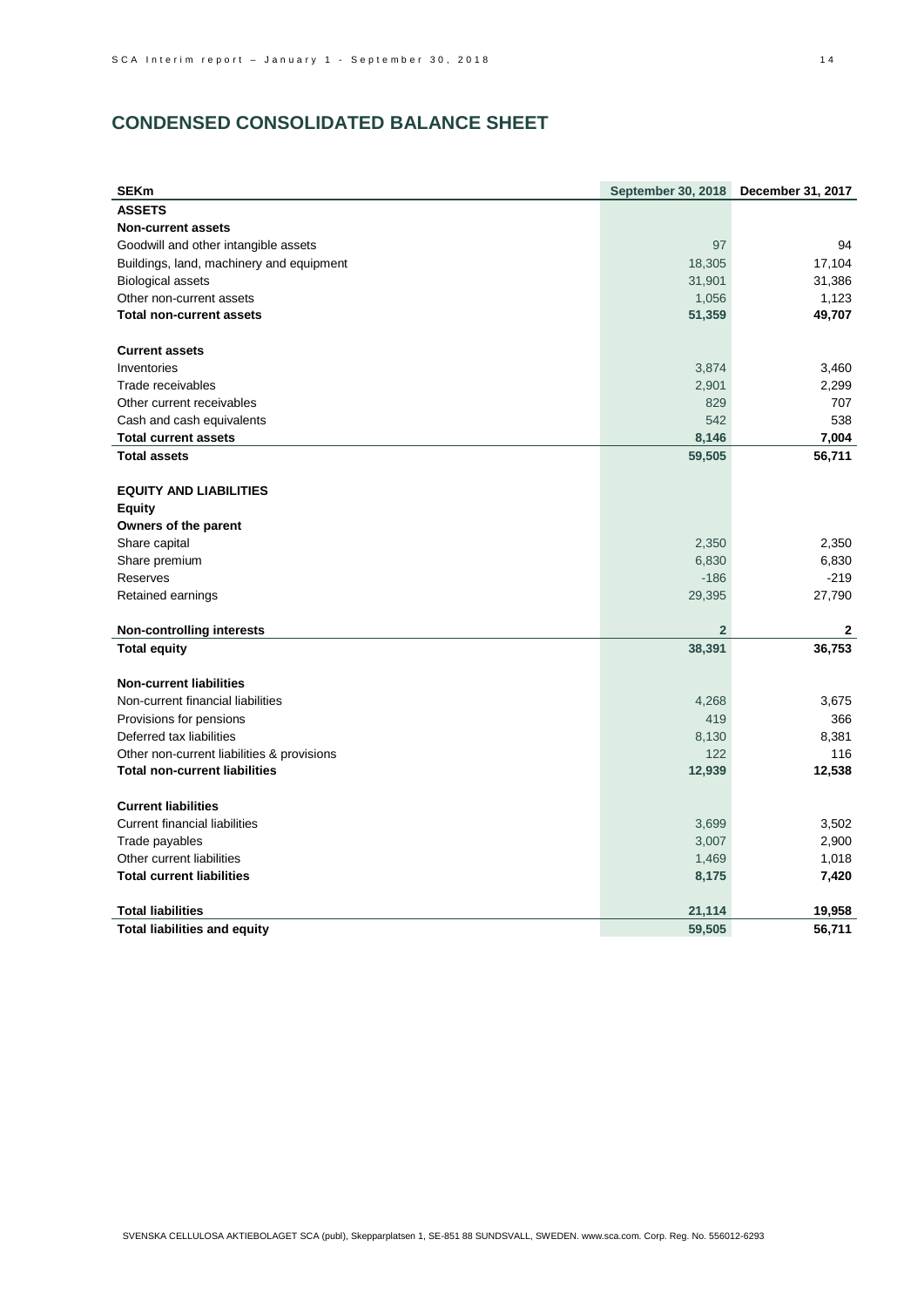# **CONDENSED CONSOLIDATED STATEMENT OF CHANGES IN EQUITY**

|                                                                    | Jan-Sep      | Full year    |
|--------------------------------------------------------------------|--------------|--------------|
| <b>SEKm</b>                                                        | 2018         | 2017         |
| Attributable to owners of the parent                               |              |              |
| Opening balance, January 1                                         | 36,751       | 73,142       |
| Total comprehensive income for the period                          | 2,731        | 142,049      |
| Approved dividend                                                  | $-34$        | 0            |
| Cash dividend                                                      | $-1,054$     | $-4,214$     |
| Dividend of Essity shares                                          | $\Omega$     | $-174,448$   |
| Private placement to non-controlling interest                      | $\Omega$     | 499          |
| Private placement to non-controlling interest, dilution            | $\Omega$     | $-288$       |
| Acquisition of non-controlling interests                           | $\Omega$     | 15           |
| Remeasurement effect upon acquisition of non-controlling interests | -4           | -4           |
| <b>Closing balance</b>                                             | 38,390       | 36,751       |
|                                                                    |              |              |
| <b>Non-controlling interests</b>                                   |              |              |
| Opening balance, January 1                                         | 2            | 6,377        |
| Total comprehensive income for the period                          | $\Omega$     | 168          |
| Cash dividend                                                      | $\Omega$     | $-130$       |
| Dividend of Essity shares                                          | $\Omega$     | $-7,242$     |
| Private placement to non-controlling interest                      | $\Omega$     | 461          |
| Private placement to non-controlling interest, dilution            | $\Omega$     | 288          |
| Acquisition of non-controlling interests                           | $\Omega$     | 80           |
| <b>Closing balance</b>                                             | $\mathbf{2}$ | $\mathbf{2}$ |
| Total equity, closing balance                                      | 38,392       | 36,753       |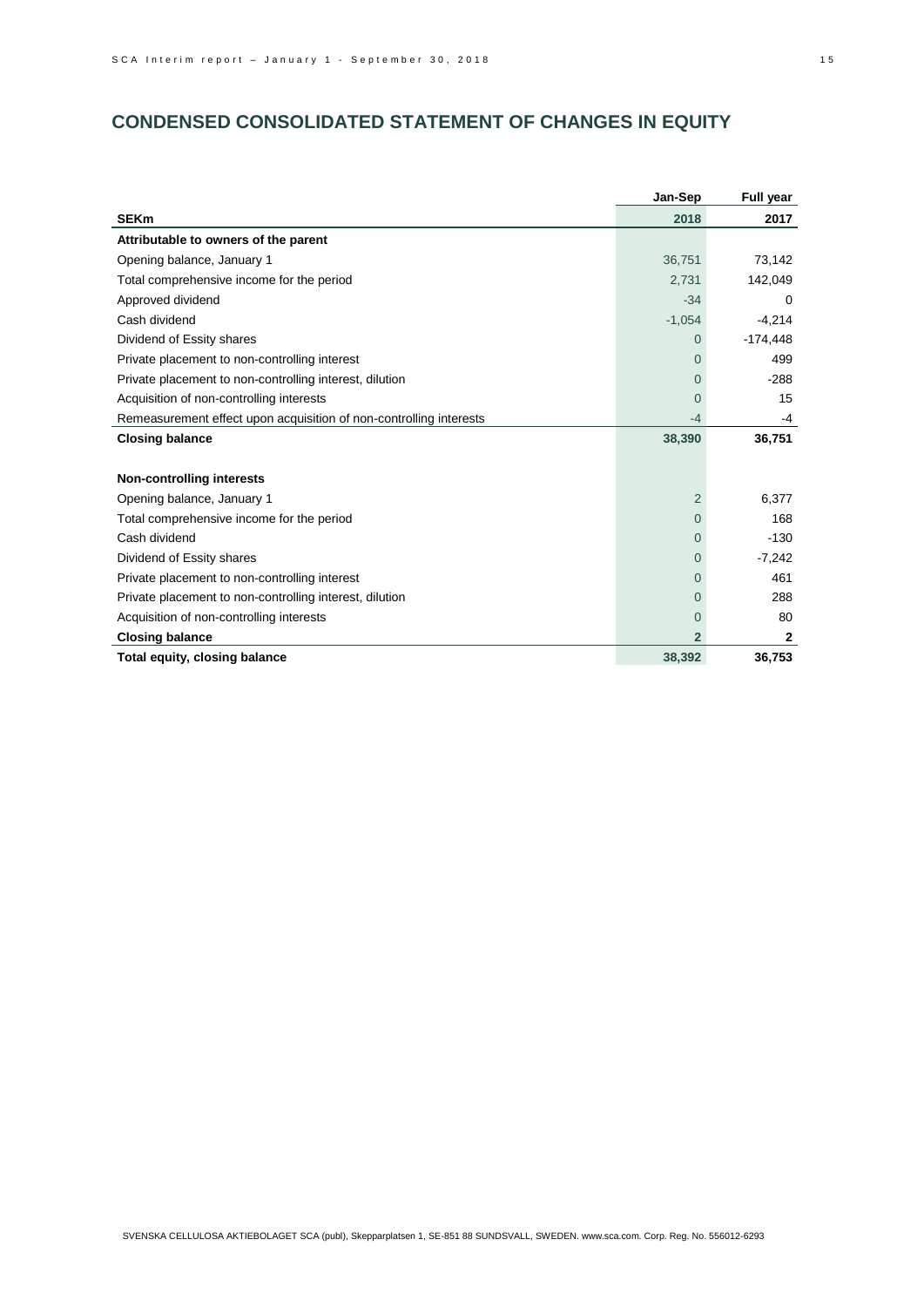# **CONSOLIDATED CASH FLOW STATEMENT**

|                                                                                          |                   | Jan-Sep   |
|------------------------------------------------------------------------------------------|-------------------|-----------|
| <b>SEKm</b>                                                                              | 2018              | 2017      |
| <b>Operating activities</b>                                                              |                   |           |
| Profit before tax                                                                        | 2,848             | 1,639     |
| Adjustment for non-cash items <sup>1</sup>                                               | 307               | 317       |
| Paid tax                                                                                 | $-15$             | $-24$     |
| Cash flow from operating activities before changes in working capital                    | 3,140             | 1,932     |
| Cash flow from changes in working capital                                                |                   |           |
| Change in inventories                                                                    | $-394$            | 229       |
| Change in operating receivables                                                          | $-710$            | -438      |
| Change in operating liabilities                                                          | 478               | -30       |
| Cash flow from operating activities                                                      | 2,514             | 1,693     |
| <b>Investing activities</b>                                                              |                   |           |
| Current capital expenditures in non-current assets, net                                  | $-530$            | $-418$    |
| Strategic capital expenditures in non-current assets                                     | $-1,705$          | $-2,085$  |
| Sale of tangible assets                                                                  | $\Omega$          | 61        |
| Repayment of loans from external parties                                                 | $\Omega$          | 259       |
|                                                                                          |                   | $-2,183$  |
| Cash flow from investing activities                                                      | $-2,235$          |           |
| <b>Financing activities</b>                                                              |                   |           |
| Loans raised                                                                             | 2,680             | 10,254    |
| Amortization of loans                                                                    | $-1,913$          | $-4,719$  |
| Listing costs                                                                            | $\Omega$          | $-125$    |
| Dividend                                                                                 | $-1,054$          | $-4,214$  |
| Cash flow from financing activities                                                      | $-287$            | 1,196     |
|                                                                                          | -8                | 706       |
| Net cash flow for the period<br>Cash and cash equivalents at the beginning of the period | 538               | 238       |
| Translation differences in cash and cash equivalents                                     | 12                |           |
| Cash and cash equivalents at the end of the period                                       | 542               | -8<br>936 |
|                                                                                          |                   |           |
| Cash flow from operating activities per share SEK                                        | 3.58              | 2.41      |
| Depreciation/amortization and impairment of non-current assets                           | 899               | 845       |
| Fair-value measurement of biological assets                                              | $-515$            | $-515$    |
| Gains/losses on assets sales and swaps of assets                                         | $-24$             | 2         |
| Gains/losses on divestments<br>Other                                                     | $\Omega$<br>$-53$ | 56<br>-71 |
| Total                                                                                    | 307               | 317       |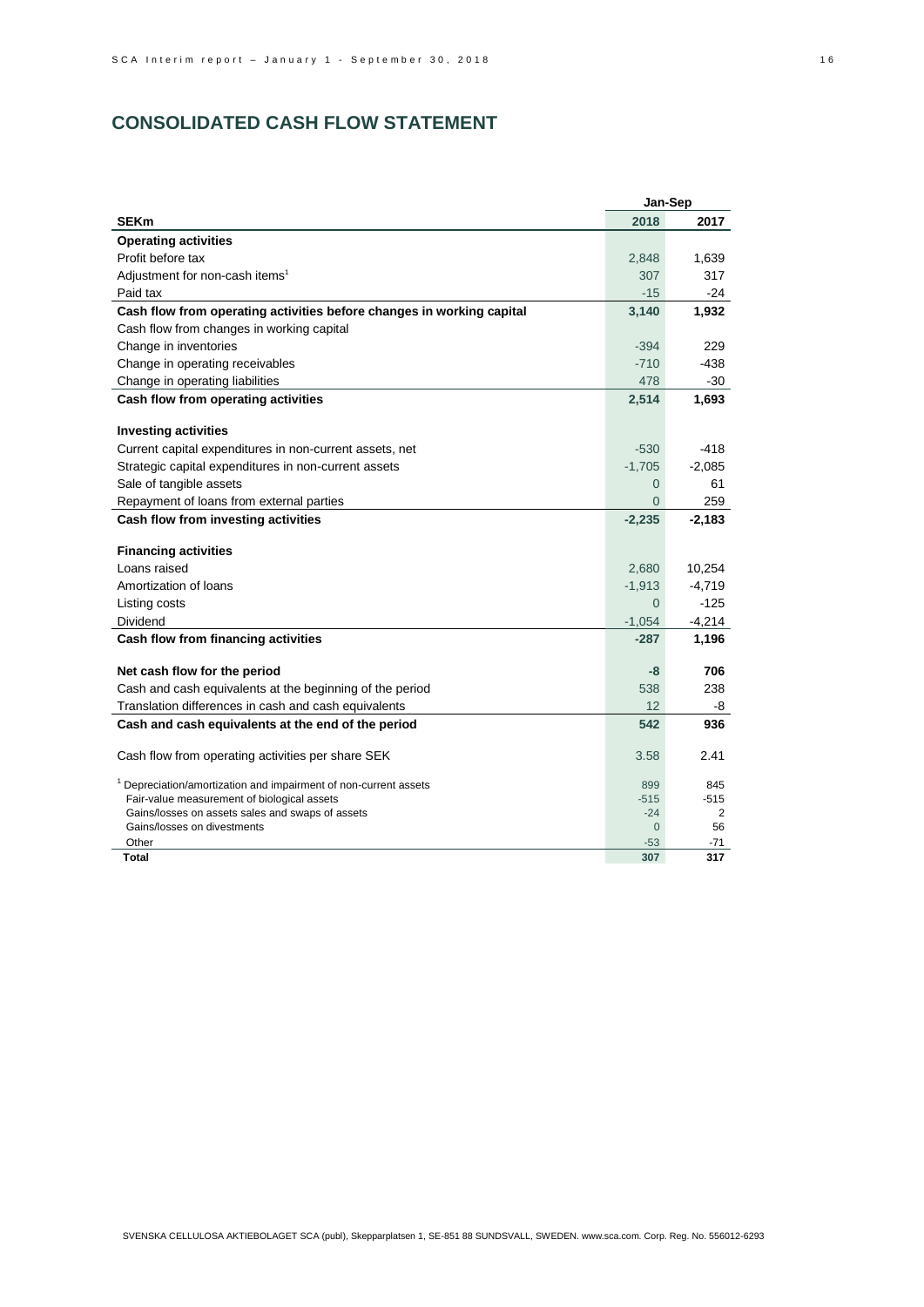# **INCOME STATEMENT PARENT COMPANY**

|                                               | Jan-Sep |        |  |
|-----------------------------------------------|---------|--------|--|
| <b>SEKm</b>                                   | 2018    | 2017   |  |
| Other operating income                        | 186     | 136    |  |
| Other operating expenses                      | $-131$  | -528   |  |
| Personnel costs                               | $-81$   | -45    |  |
| <b>EBITDA</b>                                 | $-26$   | $-437$ |  |
| Depreciation                                  | $-57$   | -55    |  |
| <b>Operating profit</b>                       | $-83$   | -492   |  |
| Result from participations in Group companies | 850     | 0      |  |
| <b>Financial items</b>                        | 105     | 2      |  |
| Profit before tax                             | 872     | -490   |  |
| Appropriations and tax                        | 1,088   | 287    |  |
| Profit for the period                         | 1,960   | $-203$ |  |

Other operating income was mainly related to remuneration for the granting of felling rights for the Parent Company's forest land.

As of January 1, 2018, the Parent Company changed its method of measurement of financial derivatives from historical cost to fair value, in order to comply with IFRS 9. The impact of this change on profit or loss at September 30, 2018 is a reduction in financial items of SEK 2m. In the balance sheet at September 30, 2018, financial non-current assets increased by SEK 83m, current assets by SEK 375m, non-current liabilities by SEK 86m and current liabilities by SEK 362m. Equity increased by SEK 9m, which is the result of the change in profit or loss at September 30, 2018 (SEK +2m) and an adjustment of the opening balance from the previous fiscal year (SEK +7m, see below).

The change in method of measurement of financial derivatives from historical cost to fair value has entailed an adjustment of the comparative year. The change had no material impact on profit or loss at September 30, 2017. In the balance sheet at December 31, 2017, financial non-current assets increased by SEK 46m, current assets by SEK 128m, current liabilities by SEK 166m, provisions by SEK 1m and equity by SEK 7m, corresponding to the change in profit or loss at December 31, 2017.

# **BALANCE SHEET PARENT COMPANY**

| <b>SEKm</b>                              | <b>September 30, 2018</b> | December 31, 2017 |
|------------------------------------------|---------------------------|-------------------|
| Tangible non-current assets              | 8,377                     | 8,365             |
| Financial non-current assets             | 4,845                     | 4,941             |
| <b>Total non-current assets</b>          | 13,222                    | 13,306            |
| <b>Current assets</b>                    | 17,635                    | 15,674            |
| <b>Total assets</b>                      | 30,857                    | 28,980            |
|                                          |                           |                   |
| Restricted equity                        | 11,373                    | 11,373            |
| Non-restricted equity                    | 8,087                     | 7,181             |
| <b>Total equity</b>                      | 19,460                    | 18,554            |
| Provisions                               | 1,530                     | 1,607             |
| Non-current liabilities                  | 4,180                     | 3,600             |
| <b>Current liabilities</b>               | 5,687                     | 5,219             |
| Total equity, provisions and liabilities | 30,857                    | 28,980            |

SVENSKA CELLULOSA AKTIEBOLAGET SCA (publ), Skepparplatsen 1, SE-851 88 SUNDSVALL, SWEDEN. www.sca.com. Corp. Reg. No. 556012-6293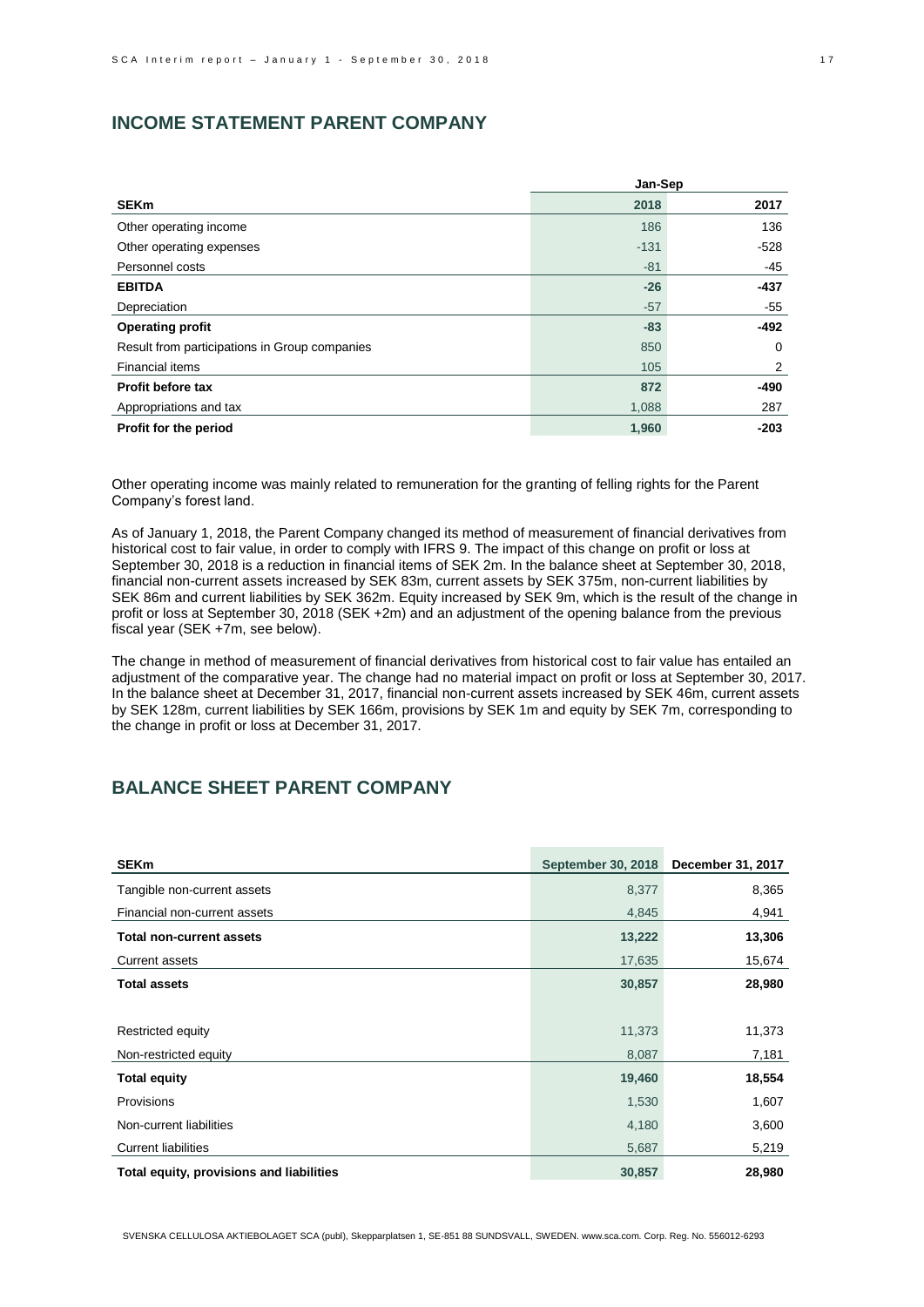# **NOTES**

## **1. ACCOUNTING PRINCIPLES**

This interim report has been prepared in accordance with IAS 34 and recommendation RFR 1 of the Swedish Financial Reporting Board, and with regards to the Parent Company, RFR 2.

At January 1, 2018, two new accounting standards came into force, IFRS 9 Financial Instruments and IFRS 15 Revenue from Contracts with Customers, which entailed a change in the Group's accounting principles.

IFRS 9 is divided into three areas: Classification and measurement of financial assets and liabilities, impairment and hedge accounting. Classification and measurement took place using the categories stated in IFRS 9 without any significant impact on the balance sheet. The application of an impairment model adapted to the requirements of IFRS 9 resulted in a reduction in equity by about SEK 3m in conjunction with the implementation of the standard. The application of IFRS 9 entailed a revision of the Group's hedging documentation, but the application has had no effect on the Group's financial statements.

No translation effects arose in connection with the implementation of IFRS 15. Equity was thus not impacted by the transition to the new standard.

Translation differences on trade receivables were previously recognized on the line net sales. As of January 1, 2018, translation differences on trade receivables are recognized as other operating income.

In view of the implementation of IFRS 9, the Parent Company has changed method for the measurement of financial derivatives as of January 1, 2018. Refer to page 17.

#### **Effects of future accounting standards**

IFRS 16 Leases is to be applied as of January 1, 2019. SCA has implemented system support that will facilitate compliance with the standard and identified and evaluated the leasing contracts covered by IFRS 16. The new standard will affect SCA insofar as the identified leasing contracts will be recognized in the balance sheet. In turn, this will impact several performance measures, such as EBITDA, operating profit, net financial items, capital employed, return on capital employed and net debt.

When the standard becomes effective, SCA will apply the modified retrospective approach. SCA has elected the available exemption not to apply the requirements in IFRS 16 on short-term leases and leases for which underlying asset is of low value.

Except for IFRS 16, no material changes took place to assessments regarding new or amended accounting standards after 2018 compared with the assessments presented in SCA's 2017 Annual Report.

# **2. REVENUE FROM CONTRACTS WITH CUSTOMERS**

### **NET SALES PER REGION**

|                    | Jan-Sep |        |  |
|--------------------|---------|--------|--|
| <b>SEKm</b>        | 2018    | 2017   |  |
| Sweden             | 1,975   | 1,795  |  |
| EU excl. Sweden    | 8.927   | 7,740  |  |
| Rest of Europe     | 768     | 697    |  |
| Rest of world      | 2,159   | 2,190  |  |
| <b>Total Group</b> | 13,829  | 12.422 |  |

# **3. RISKS AND UNCERTAINTIES**

SCA's risk exposure and risk management are described on pages 50-53 of the 2017 Annual Report. No significant changes have taken place that have affected the reported risks.

## **4. RELATED PARTY TRANSACTIONS**

No transactions took place between SCA and related parties with any material impact on the company's financial position or results.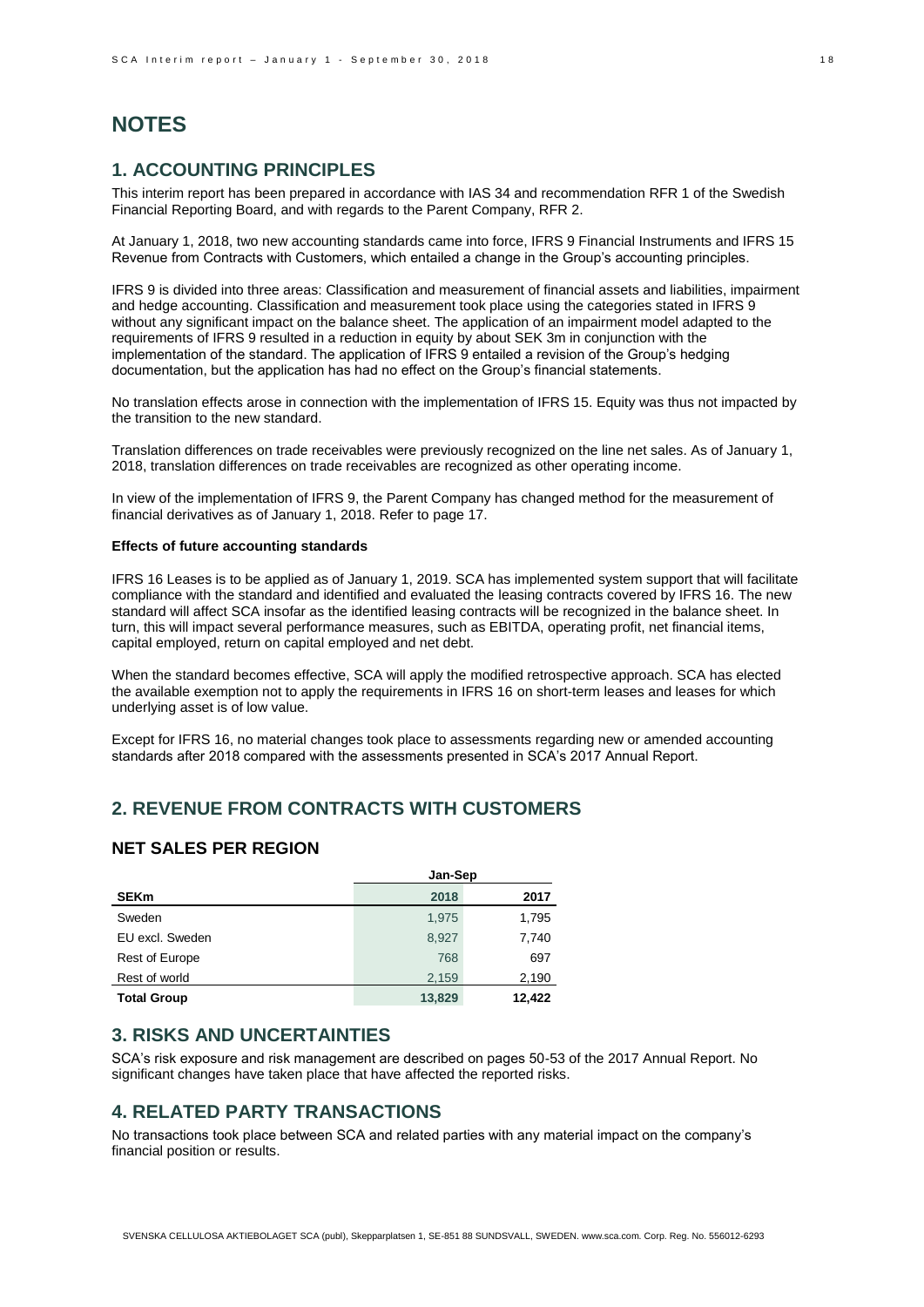## **5. DISCONTINUED OPERATIONS**

SCA distributed the shares in Essity to SCA's shareholders in June 2017. Essity's first day of trading on Nasdaq Stockholm was June 15, 2017 and the closing price was SEK 247.20 for the Class A share and 248.50 for the Class B share. This represents a market capitalization of about SEK 174,448m for Essity. The earnings effect of the distribution was set at the difference between the market value of liabilities at the date of distribution and the net assets distributed through Essity and resulted in an earnings effect of SEK 136,914m in the second quarter of 2017.

### **EARNINGS TREND**

|                          | Jan-Sep |          |  |
|--------------------------|---------|----------|--|
| <b>SEKm</b>              | 2018    | 2017     |  |
| Net sales                | 0       | 47,854   |  |
| <b>Operating profit</b>  | 0       | 4,965    |  |
| <b>Financial items</b>   | 0       | $-487$   |  |
| <b>Profit before tax</b> | 0       | 4,478    |  |
| Tax                      | 0       | $-1,111$ |  |
| Profit for the period    | 0       | 3,367    |  |

## **CASH FLOW STATEMENT**

|                                     | Jan-Sep      |           |  |
|-------------------------------------|--------------|-----------|--|
| <b>SEKm</b>                         | 2018         | 2017      |  |
| Cash flow from operating activities | 0            | 4.517     |  |
| Cash flow from investing activities | $\Omega$     | $-15.591$ |  |
| Cash flow from financing activities | <sup>0</sup> | 11,022    |  |
| Cash flow for the period            | 0            | -52       |  |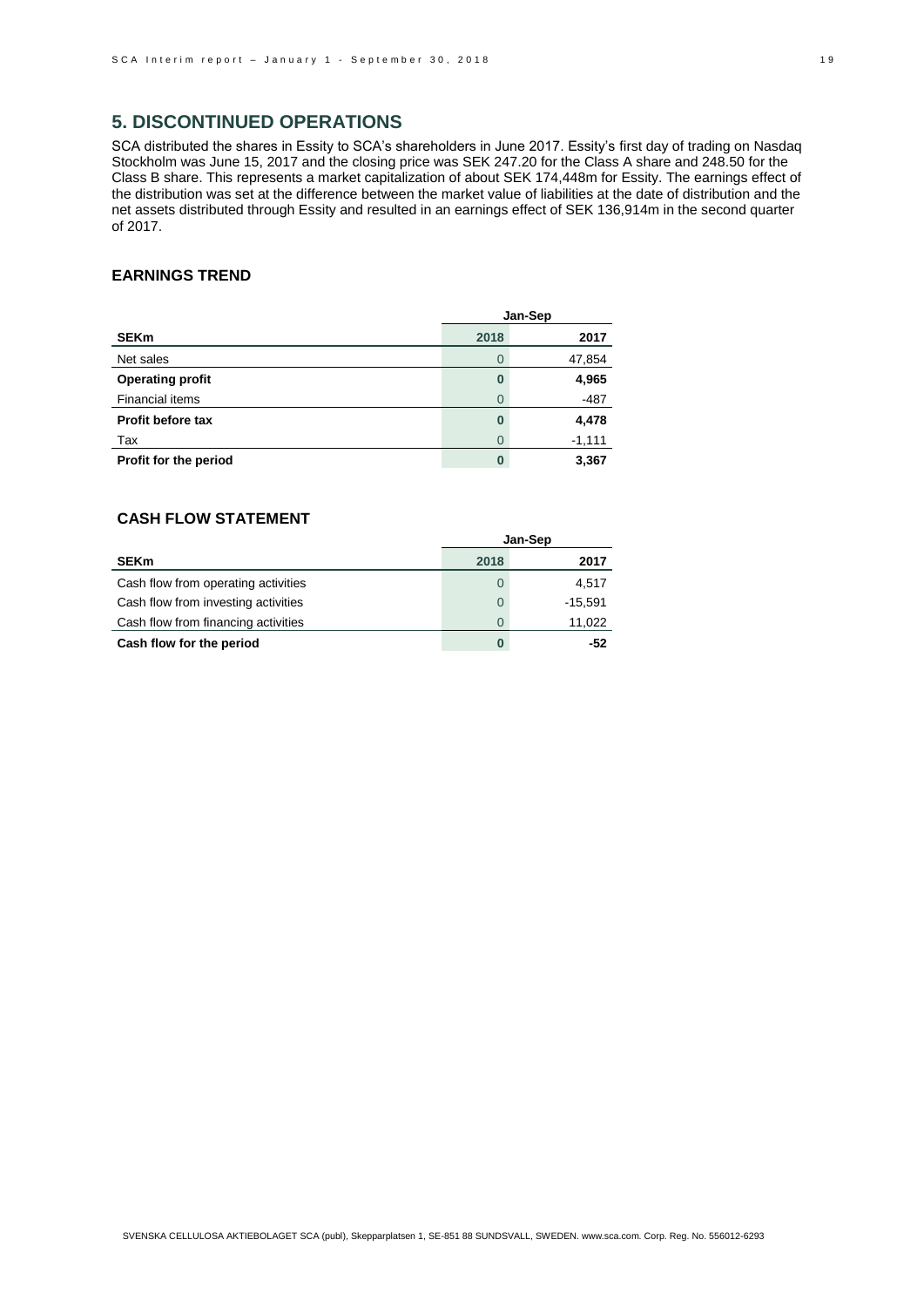# **6. FINANCIAL INSTRUMENTS BY CATEGORY**

|                                      | Carrying         |                           |                     |                     |                               |              |                                 |          |
|--------------------------------------|------------------|---------------------------|---------------------|---------------------|-------------------------------|--------------|---------------------------------|----------|
|                                      | amount in        | Measured at               | Derivatives         | Available-          |                               |              |                                 |          |
|                                      | the              | fair value                | used for            | for-sale            | <b>Financial liabilities</b>  |              |                                 |          |
|                                      | balance          | through                   | hedge               | financial           | measured at                   |              | Of which fair value by          |          |
| <b>SEKm</b>                          | sheet            | profit or loss            | accounting          | assets              | amortized cost                |              | level                           |          |
| September 30, 2018                   |                  |                           |                     |                     |                               | $\mathbf{1}$ | 2                               | 3        |
|                                      |                  |                           |                     |                     |                               |              |                                 |          |
| Derivatives                          | 283              | 13                        | 269                 |                     |                               | 235          | 48                              |          |
| Non-current financial assets         | 19               |                           |                     | 19                  |                               |              |                                 | 19       |
| <b>Total assets</b>                  | 302              | 13                        | 269                 | 19                  | $\mathbf{0}$                  | 235          | 48                              | 19       |
|                                      |                  |                           |                     |                     |                               |              |                                 |          |
| Derivatives                          | 177              | 33                        | 144                 |                     |                               | 8            | 169                             |          |
| <b>Current financial liabilities</b> | 3,688            |                           |                     |                     | 3,688                         |              |                                 |          |
| Non-current financial liabilities    | 4,268            |                           |                     |                     | 4.268                         |              |                                 |          |
| <b>Total liabilities</b>             | 8,133            | 33                        | 144                 | $\bf{0}$            | 7,956                         | 8            | 169                             | $\bf{0}$ |
|                                      |                  |                           |                     |                     |                               |              |                                 |          |
|                                      | Carrying         |                           |                     |                     |                               |              |                                 |          |
|                                      | amount in        | Measured at               | Derivatives         | Available-          |                               |              |                                 |          |
|                                      | the              | fair value                | used for            | for-sale            | <b>Financial liabilities</b>  |              |                                 |          |
| <b>SEKm</b>                          | balance<br>sheet | through<br>profit or loss | hedge<br>accounting | financial<br>assets | measured at<br>amortized cost |              | Of which fair value by<br>level |          |
|                                      |                  |                           |                     |                     |                               |              | 2                               |          |
| December 31, 2017                    |                  |                           |                     |                     |                               | 1            |                                 | 3        |
| Derivatives                          | 166              | 22                        | 144                 |                     |                               | 74           | 92                              |          |
| Non-current financial assets         | 20               |                           |                     | 20                  |                               |              |                                 | 20       |
| <b>Total assets</b>                  | 186              | 22                        | 144                 | 20                  | $\mathbf 0$                   | 74           | 92                              | 20       |
|                                      |                  |                           |                     |                     |                               |              |                                 |          |
| Derivatives                          | 9                | 5                         | 4                   |                     |                               | 4            | 5                               |          |
| <b>Current financial liabilities</b> | 3,493            |                           |                     |                     | 3,493                         |              |                                 |          |
| Non-current financial liabilities    | 3,675            |                           |                     |                     | 3,675                         |              |                                 |          |
| <b>Total liabilities</b>             | 7,177            | 5                         | 4                   | 0                   | 7,168                         | 4            | 5                               | 0        |

#### **Distribution by level when measured at fair value**

The fair value of trade receivables, other current and non-current receivables, cash and cash equivalents, and the fair value of trade payables is estimated to be equal to their carrying amount. The total fair value of current and non-current financial liabilities was SEK 7,966m (7,178). The value of electricity derivatives is based on published prices in an active market. Other financial instruments are market to market, based on prevailing currency and interest rates on the balance sheet date. The fair value of debt instruments is determined using valuation models, such as discounting future cash flows at quoted market rates for the respective maturity.

# **7. CONTINGENT LIABILITIES AND PLEDGED ASSETS**

| <b>Contingent liabilities</b> | Parent                    |                          | Group              |                   |
|-------------------------------|---------------------------|--------------------------|--------------------|-------------------|
| <b>SEKm</b>                   | <b>September 30, 2018</b> | December 31, 2017        | September 30, 2018 | December 31, 2017 |
| Guarantees for                |                           |                          |                    |                   |
| subsidiaries                  | 708                       | 564                      |                    |                   |
| associates                    |                           | $\overline{\phantom{a}}$ | 5                  | 5                 |
| customers and others          |                           | $\overline{\phantom{a}}$ | 17                 | 27                |
| Other contingent liabilities  | 170                       | 238                      | 35                 | 283               |
| <b>Total</b>                  | 878                       | 802                      | 57                 | 315               |
| <b>Pledged assets</b>         |                           |                          |                    |                   |
| <b>SEKm</b>                   | September 30, 2018        | December 31, 2017        | September 30, 2018 | December 31, 2017 |
| Chattel mortgages             | 20                        | 20                       | 20                 | 20                |
| <b>Total</b>                  | 20                        | 20                       | 20                 | 20                |

SVENSKA CELLULOSA AKTIEBOLAGET SCA (publ), Skepparplatsen 1, SE-851 88 SUNDSVALL, SWEDEN. www.sca.com. Corp. Reg. No. 556012-6293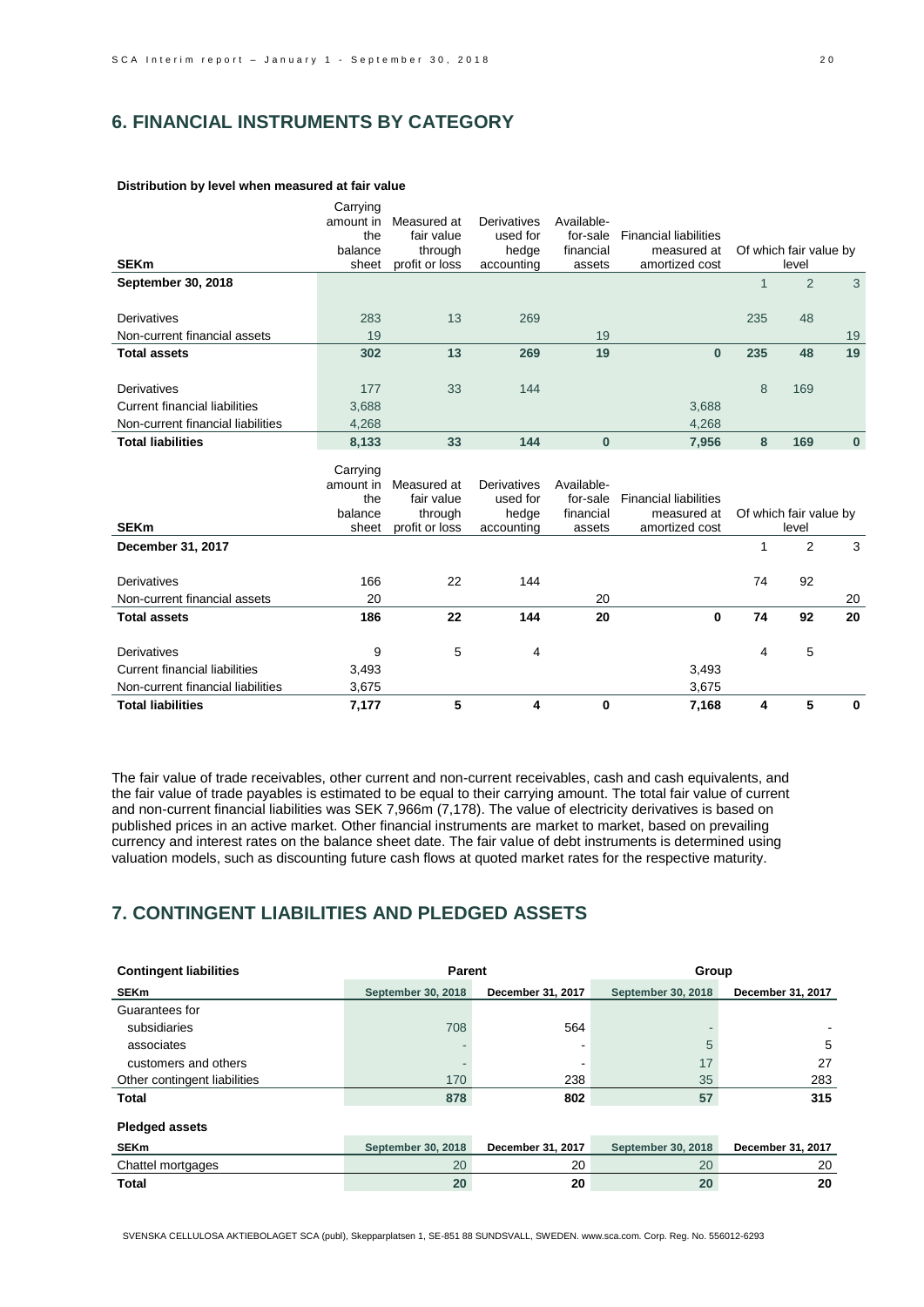# **8. RECONCILIATION OF ALTERNATIVE PERFORMANCE MEASURES**

For definitions of alternative performance measures, refer to SCA's 2017 Annual Report, page 77.

| <b>OPERATING CASH FLOW</b>                                                       | Quarter |        | Jan-Sep |        | <b>Full year</b> |        |
|----------------------------------------------------------------------------------|---------|--------|---------|--------|------------------|--------|
|                                                                                  | 2018:3  | 2017:3 | 2018:2  | 2018   | 2017             | 2017   |
| <b>EBITDA</b>                                                                    | 1.549   | 1.049  | 1.034   | 3.758  | 2,570            | 3,648  |
| Changes in value biological assets and other non<br>cash flow items <sup>1</sup> | $-195$  | $-182$ | $-93$   | $-541$ | $-403$           | $-503$ |
| <b>Operating cash surplus</b>                                                    | 1.329   | 867    | 941     | 3.192  | 2.167            | 3,145  |
| Change in working capital                                                        | $-281$  | $-280$ | $-186$  | $-626$ | $-239$           | $-143$ |
| Current capital expenditures, net                                                | $-254$  | $-129$ | $-200$  | $-530$ | $-418$           | $-638$ |
| Other operating cash flow                                                        | $-52$   | 67     | 119     | $-29$  | $-79$            | $-91$  |
| Operating cash flow                                                              | 742     | 525    | 674     | 2.007  | 1.431            | 2.273  |

<sup>1</sup> Figures from the preceding year include the reversal of items affecting comparability

# **BALANCE SHEET STRUCTURE**

| <b>SEKm</b>                                | <b>September 30, 2018</b> | December 31, 2017 |
|--------------------------------------------|---------------------------|-------------------|
| <b>Biological assets</b>                   | 31,901                    | 31,386            |
| Deferred tax relating to biological assets | $-6,572$                  | $-6,905$          |
| Biological assets, net of deferred tax     | 25,329                    | 24,481            |
| Working capital                            | 3,522                     | 2.861             |
| Other capital employed, net                | 16.446                    | 15.377            |
| Total capital employed                     | 45,297                    | 42,719            |

## **CAPITAL EMPLOYED**

| <b>SEKm</b>                                   | <b>September 30, 2018</b> | December 31, 2017 |
|-----------------------------------------------|---------------------------|-------------------|
| Total assets                                  | 59.505                    | 56,711            |
| -Financial receivables                        | $-1.480$                  | $-1.577$          |
| -Non-current non-interest bearing liabilities | $-8.252$                  | $-8.497$          |
| -Current non-interest bearing liabilities     | $-4.476$                  | $-3.918$          |
| Capital employed                              | 45,297                    | 42.719            |

### **WORKING CAPITAL**

| <b>SEKm</b>                                      | <b>September 30, 2018</b> | December 31, 2017 |
|--------------------------------------------------|---------------------------|-------------------|
| Inventories                                      | 3,874                     | 3,460             |
| Accounts receivable                              | 2,901                     | 2,299             |
| Other current receivables                        | 814                       | 694               |
| Accounts payable                                 | $-3,007$                  | $-2,900$          |
| Other current liabilities                        | $-1,190$                  | $-977$            |
| Adjustments <sup>1</sup>                         | 130                       | 285               |
| <b>Working capital</b>                           | 3,522                     | 2,861             |
| <sup>1</sup> Adjustments                         |                           |                   |
| Other current receivables, green certificates    | $-20$                     | -35               |
| Accounts payable, strategic capital expenditures | 136                       | 317               |
| Other current liabilities, emission rights       | 14                        | 3                 |
|                                                  | 130                       | 285               |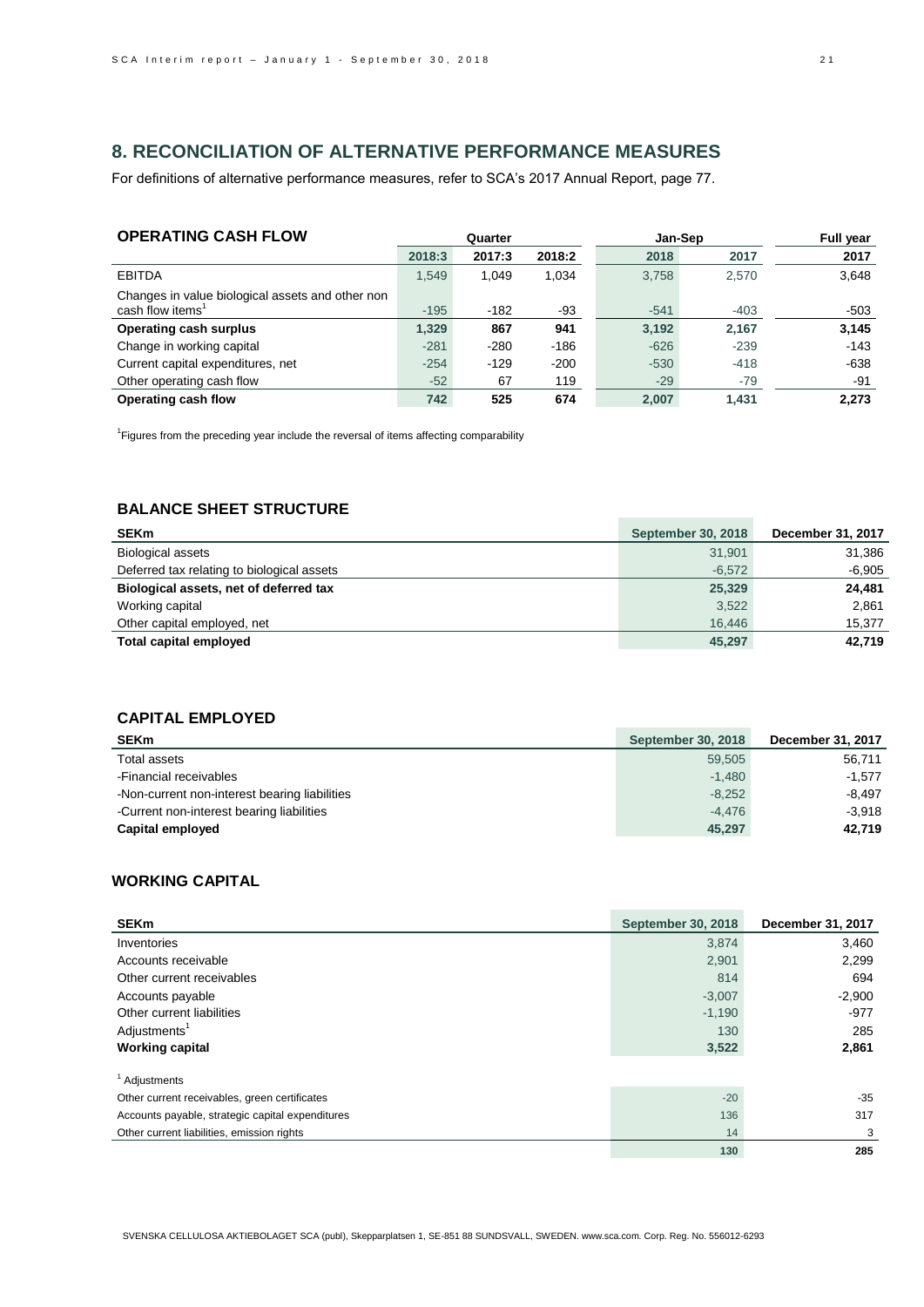## **NET DEBT**

| <b>SEKm</b>                          | <b>September 30, 2018</b> | December 31, 2017 |
|--------------------------------------|---------------------------|-------------------|
| Surplus in funded pension plans      | 885                       | 1,002             |
| Non-current financial assets         | 45                        | 28                |
| Current financial assets             | 8                         | 9                 |
| Cash and cash equivalents            | 542                       | 538               |
| <b>Financial receivables</b>         | 1,480                     | 1,577             |
| Non-current financial liabilities    | 4,268                     | 3,675             |
| Provisions for pensions              | 419                       | 366               |
| <b>Current financial liabilities</b> | 3,699                     | 3,502             |
| <b>Financial liabilities</b>         | 8,386                     | 7,543             |
| Net debt                             | $-6,906$                  | $-5,966$          |

# **9. KEY FIGURES**

|                              |        | Quarter |        | Jan-Sep | <b>Full year</b> |      |
|------------------------------|--------|---------|--------|---------|------------------|------|
| Percent                      | 2018:3 | 2017:3  | 2018:2 | 2018    | 2017             | 2017 |
| <b>MARGINS</b>               |        |         |        |         |                  |      |
| EBITDA margin, %             | 32.5   | 24.8    | 22.1   | 27.2    | 20.7             | 21.9 |
| Operating margin, %          | 25.8   | 18.3    | 15.9   | 20.7    | 13.9             | 15.1 |
| Net margin, %                | 20.8   | 14.8    | 23.7   | 20.2    | 10.3             | 11.2 |
|                              |        |         |        |         |                  |      |
| Adjusted EBITDA margin, %    | 32.5   | 24.8    | 22.1   | 27.2    | 21.6             | 22.6 |
| Adjusted operating margin, % | 25.8   | 18.3    | 15.9   | 20.7    | 14.8             | 15.7 |

|                                                                           | <b>Jan-Sep</b> | <b>Full year</b> |      |
|---------------------------------------------------------------------------|----------------|------------------|------|
| <b>RETURN METRICS (ROLLING 12 MONTHS)</b>                                 | 2018           | 2017             | 2017 |
| Return on capital employed, %<br>Industrial return on capital employed, % | 8.4<br>15.4    | 5.5              | 10.1 |

|        | Full year |         |
|--------|-----------|---------|
| 2018   | 2017      | 2017    |
| 45.297 | 41,964    | 42,719  |
| 6,906  | 5,822     | 5,966   |
| 1.4    | 1.7       | 1.6     |
|        |           |         |
| 38,391 | 36,142    | 36,753  |
| 55     | 51        | 52      |
| 18%    | 16%       | 16%     |
|        |           | Jan-Sep |

|                                          | <b>Jan-Sep</b> | <b>Full vear</b> |      |
|------------------------------------------|----------------|------------------|------|
| <b>OTHER KEY FIGURES</b>                 | 2018           | 2017             | 2017 |
| Working capital / net sales <sup>1</sup> | $17.1\%$       | 17.9%            | 7.7% |

**<sup>1</sup>**Calculated as an average of working capital for 13 months as a percentage of 12-month rolling net sales